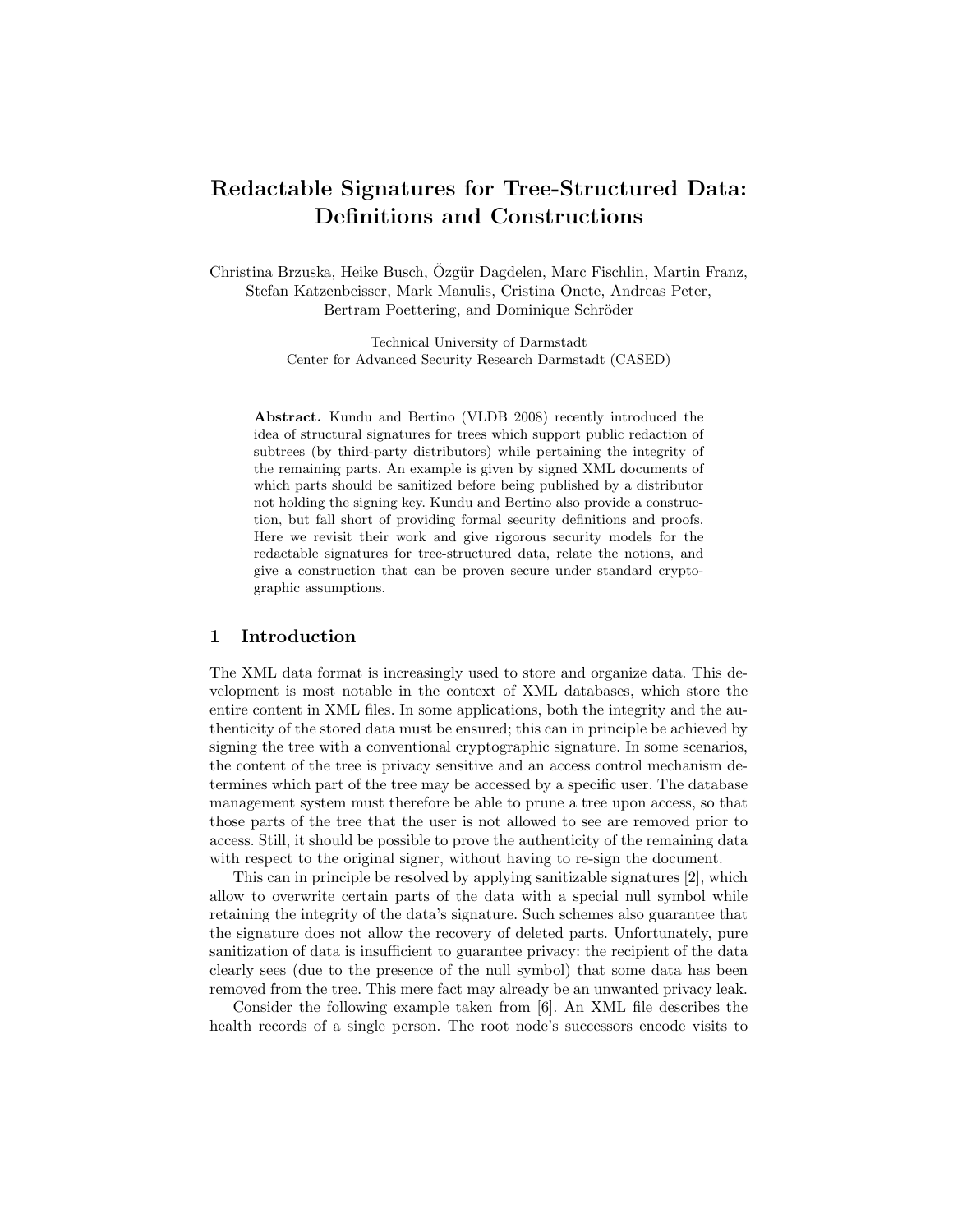a medical institution, whereas their successors encode results of medical tests performed at those institutions. Since nodes in XML files are ordered (and the tree structure may be publicly known), the recipient of the sanitized tree will be able to associate positions of null symbols in his tree with medical checks performed by the institution. For example, if a null symbol appears at a tree position associated with an HIV test, the recipient knows that such a test was performed, even without knowing its outcome. This information is already a privacy intrusion. Even worse breaches occur when several null symbols appear in positions associated with checkups for a certain disease: the recipient then quite accurately reconstructs the diagnosis.

To avoid such problems, it is therefore necessary to have a sanitizable signature that hides any performed santizations. Kundu and Bertino [6] proposed such a signature scheme for trees. However, they did not formally define the desired security properties; consequently, they were unable to formally prove the security of their scheme. Indeed, we show in this paper that their construction does not meet a strong security requirement.

Our Results. In this paper, we revisit the problem and give precise definitions for the privacy requirements. That is, besides the unforgeability of structural tree signatures, we also use game-based definitions to describe the notions of privacy (deleted data cannot be recovered) and transparency (recipients cannot even determine whether parts have been redacted). Our definitions are furthermore strong in the sense that they, for instance, allow the adversary to adaptively ask for multiple signatures for chosen tree structures.

Given our definitions of the desired security properties, we then formally relate these notions, showing that transparency implies privacy, whereas the converse is not true. We also show that the scheme of Kundu and Bertino [6] does not achieve transparency, even if the adversary may only ask for a single signature.

We then provide a secure construction of a tree signature scheme for ordered trees supporting redaction of subtrees. Our construction can be implemented with any EU-CMA signature scheme and provides reasonable efficiency. While for general trees with n nodes and large out-degree in nodes, it requires  $\mathcal{O}(n^2)$ signature generations, for trees with bounded out-degree the number of signatures is linear in  $n$ . Our construction also permits incremental signing of trees, i.e., if a leaf is added to a signed tree, the signatures on the remaining tree can be re-used and the new signature generated in  $\mathcal{O}(n)$  time. We leave it as an open problem to find schemes with better efficiency, still meeting our security notions.

Related Work. Deleting parts of a document while maintaining the integrity and authenticity of the remaining data is an issue that has been approached under different setup assumptions and goals. There have been various approaches to designing redactable signatures [9,10,8], where only linearly ordered documents and the deletion of substrings are considered. Still, they do not require hiding the amount of data removed from the document, i.e., one is able to derive the lengths of the removed strings, or where these were removed from. The former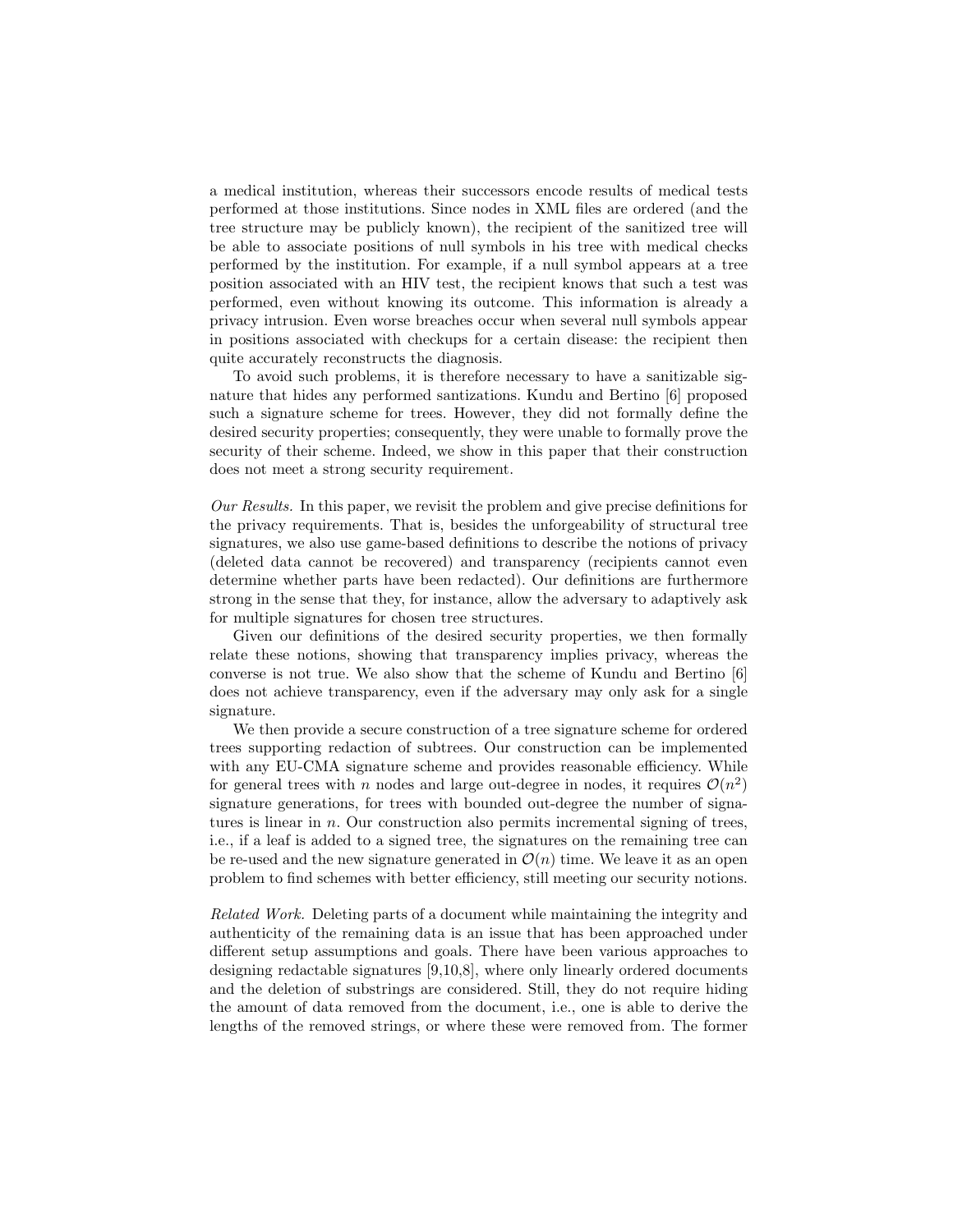aspect has been addressed in [4] and [3], where the privacy requirement also includes the length of the hidden portions. A solution furthermore hiding their positions is sketched in [4] and this idea is also used as a building block in our construction for tree.

Further works by Ateniese et al. [1] and the extension to sanitizable signatures due to Brzuska et al. [2], where one can modify authenticated data in a controlled way, are influential to our security models. However, sanitization in such contexts requires the input of a secret key, whereas we allow for data to be manipulated by public means. Moreover, sanitizable signatures usually do not hide the amount of sanitized data.

Organization. The paper is organized as follows. After introducing the necessary notation in Section 2 we formally define the functionality of structural signatures for trees in Section 3. We discuss several formal security notions together with their relations in Section 4, and propose a provably secure construction in Section 5. Finally, we show in Appendix A that the scheme by Kundu and Bertino [6] does not achieve our notion of security.

# 2 Preliminaries

Trees. A tree T is a connected graph  $G = (V_T, E_T)$  which consists of a nonempty finite set  $V_T = \{v_1, \ldots, v_r\}$  of vertices, a set  $E_T = \{e_1, \ldots, e_s\}$  of edges and does not contain cycles. We simply write V (resp. E) instead of  $V_T$  (resp.  $E_T$ ) if the context is clear. Edges are denoted  $e = (v_i, v_j) \in V \times V$ . A tree  $T_\rho$  is rooted if one vertex  $\rho \in V$  (the *root*) is distinguished from the others. The path-distance from node  $v \in V$  to the root node  $\rho$  is called the *depth* of v. If  $e = (v_i, v_j)$  is an edge, then the node that is closer to  $\rho$  is called the *parent* of the other node, while the latter is called a *child* of the former. If two vertices have the same parent, then these two vertices are called siblings. A leaf L is a vertex with no children. The root is the only node without parents. If the children of each vertex in  $T_{\rho}$  are ordered in respect to some linear order relation, then the tree is called ordered. Since this paper only concerns trees that are both rooted and ordered, we consider in the following all trees as rooted and ordered. We further assume that all edges  $e = (v_i, v_j)$  are directed away from the root, i.e.  $v_i$  is parent of  $v_j$ . If two trees T and  $T'$  are isomorphic (where the isomorphism also maintains the root and the node order), we write  $T \simeq T'$  (or  $T = T'$ ). By  $T \backslash L$ , we denote the tree resulted after cutting leaf  $L$  from  $T$ ; thus the vertex and edge sets of  $T \backslash L$  are  $V_T \backslash \{L\}$  and  $\{(v_i, v_j) \in E_T \mid v_j \neq L\}$ . Furthermore, we write  $T' \prec T$ for trees T and T' if either  $T' \simeq T \backslash L$ , or  $T' \prec (T \backslash L)$  for some leaf L of T. Consequently, we denote by  $T' \preceq T$  the case where  $T' \prec T$  or  $T' \simeq T$ . Note that writing  $T' \preceq T$  means saying that  $T'$  is a rooted ordered subtree of  $T$  with the same root.

Signature Schemes. A signature scheme DS is a tuple (Kg, Sign, Vf) of efficient algorithms, where the key generation algorithm  $\mathsf{Kg}(1^{\lambda})$  returns a key pair  $(sk, pk)$ ;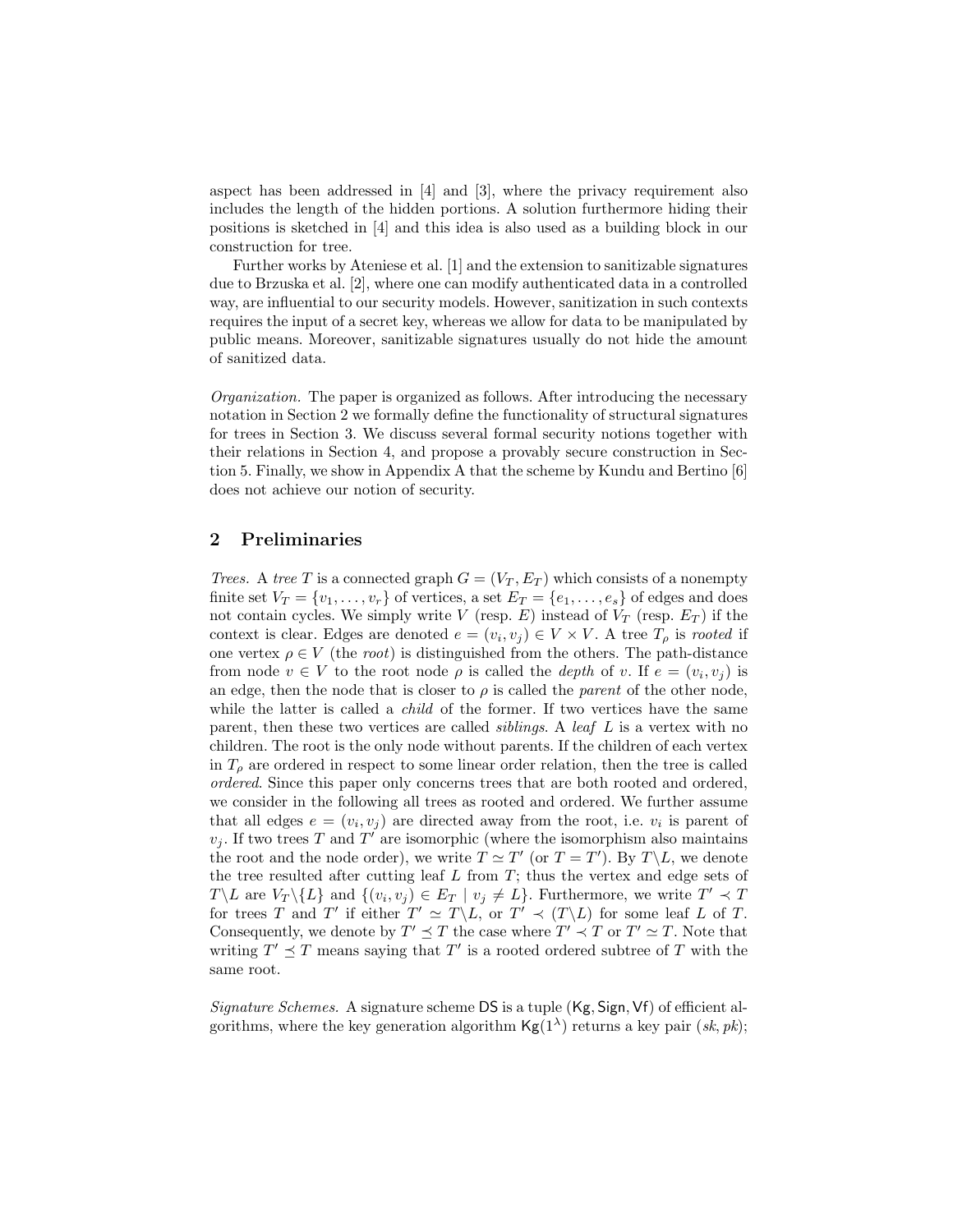the signing algorithm  $\textsf{Sign}(sk, m)$  takes as input a signing key sk and a message  $m \in \{0,1\}^{\lambda}$ , and returns a signature  $\sigma$ ; and the verification algorithm  $Vf(pk, m, \sigma)$  takes public key pk, message m and signature  $\sigma$ , and returns 0 or 1. We assume that the signature scheme is complete, i.e. for any  $(sk, pk) \leftarrow \text{Kg}(1^{\lambda}),$ any message  $m \in \{0,1\}^{\lambda}$ , and any  $\sigma \leftarrow$  Sign $(sk, m)$ , we have:  $\mathsf{Vf}(pk, m, \sigma) = 1$ . Note that it is always possible to sign messages of arbitrary length by applying a collision-resistant hash function  $h: \{0,1\}^* \mapsto \{0,1\}^{\lambda}$  to the message prior to signing. The security of signature schemes (Kg, Sign, Vf) is defined following [5], as usual. In this model, an adversary may adaptively invoke a signing oracle and is successful if it manages to compute a signature on a new message.

**Definition 1 (Unforgeability).** A signature scheme DS is unforgeable under adaptive chosen message attacks  $(EU-CMA)$  if for any efficient algorithm  $A$  the probability that the experiment  $\mathsf{Forge}_{\mathcal{A}}^{\mathsf{DS}}$  evaluates to 1 is negligible (as a function of  $\lambda$ ), where

 $Experiment$  Forge $_{\mathcal{A}}^{\mathsf{DS}}(\lambda)$  $(sk, pk) \leftarrow \mathsf{Kg}(1^{\lambda})$  $(m^*, \sigma^*) \leftarrow \mathcal{A}^{\mathsf{Sign}(sk, \cdot)}(pk)$ Return 1 iff  $\mathsf{Vf}(pk, m^*, \sigma^*) = 1$  and A has never queried  $\mathsf{Sign}(sk, \cdot)$  on  $m^*$ .

The probability is taken over all coin tosses of Kg, Sign, and A.

# 3 Structural Signatures for Trees

Kundu and Bertino proposed in [6] special signatures for trees, where parts of the tree can be cut off without invalidating the signature on the rest of the tree and without having to re-sign using the private key. To make formal security claims, we first formally define structural signature schemes for trees. These schemes sign trees and also support one public operation on signed trees: any user may remove parts of the tree and derive a signature for the pruned tree without access to the private key. We define such schemes for the operation of cutting single leaves only; iterating the cutting operation then allows for the removal entire subtrees.

Definition 2 (Structural Signature Scheme for Trees). A structural signature scheme for trees strucSig consists of four efficient algorithms (sKg, sSign, sVf, sCut) such that:

KEY GENERATION. The key generation algorithm  $sKg(1^{\lambda})$  outputs a private key sk and a corresponding public key pk:

$$
(sk, pk) \leftarrow \mathsf{sKg}(1^{\lambda}).
$$

SIGNING. Algorithm  $\mathsf{sSign}(sk, T)$  takes as input a secret key sk and a tree T. It outputs a structural signature  $\sigma$  (with  $T' = T$ ):

$$
(T',\sigma) \leftarrow \text{sSign}(sk,T).
$$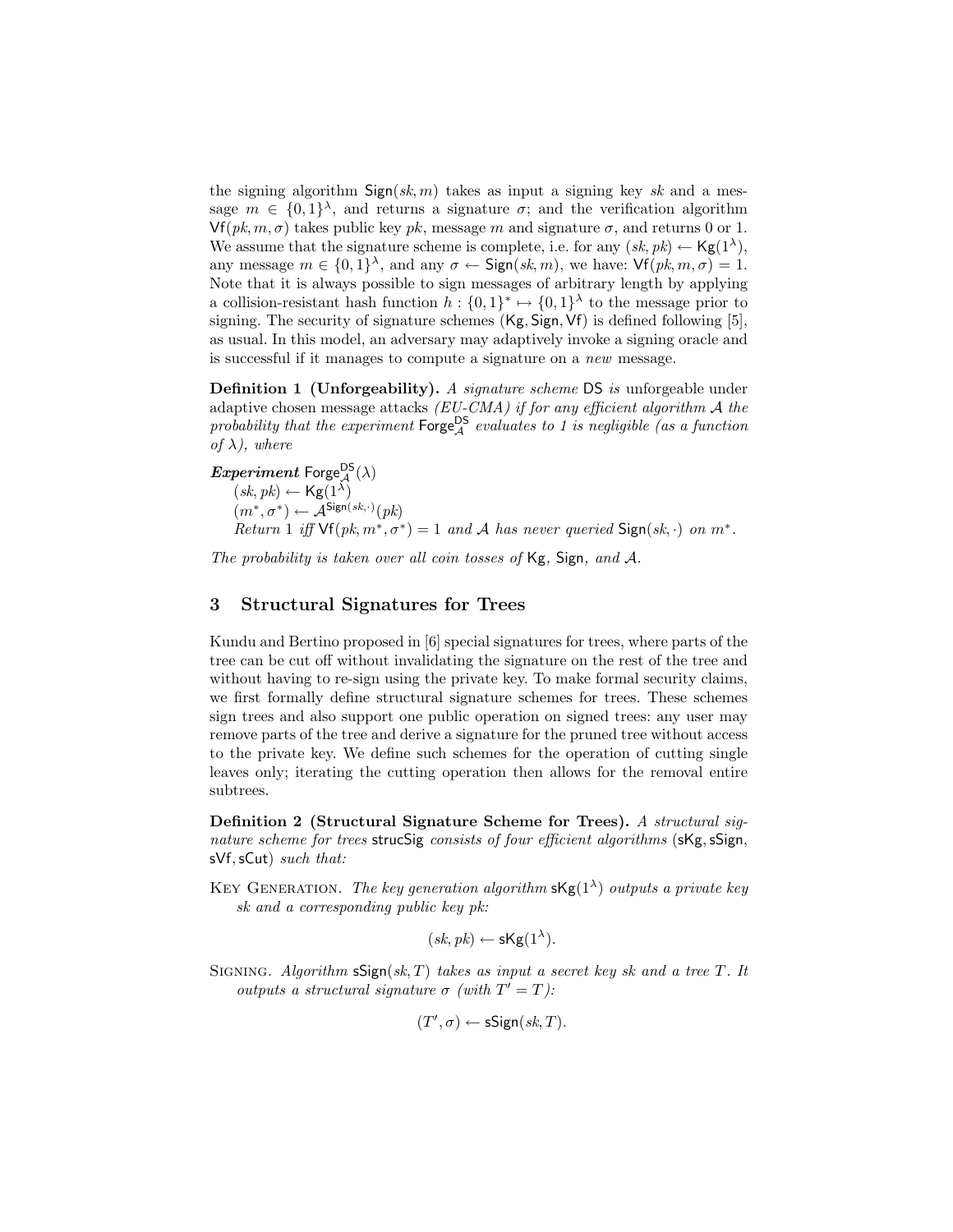VERIFICATION. The verification algorithm sVf outputs a bit  $d \in \{0,1\}$  verifying that  $\sigma$  is a valid structural signature on a tree T with respect to a public key pk:

$$
d \leftarrow \mathsf{sVf}(pk, T, \sigma).
$$

CUTTING. The input of the algorithm  $\mathsf{SCut}(pk, T, \sigma, L)$  is a public key pk, a tree T, a signature  $\sigma$ , as well as a leaf L of T. It returns the tree  $T' = T \backslash L$  and a signature  $\sigma'$ :

$$
(T',\sigma') \leftarrow \textsf{sCut}(pk,T,\sigma,L).
$$

We say that a structural signature scheme is correct if:

- SIGNING CORRECTNESS. For any  $\lambda \in \mathbb{N}$ , any key pair  $(sk, pk) \leftarrow \mathsf{skg}(1^{\lambda})$ , any tree T, and any  $(T', \sigma) \leftarrow sSign(sk, T)$  we have  $sVf(pk, T, \sigma) = 1$ .
- CUTTING CORRECTNESS. For any  $\lambda \in \mathbb{N}$ , any key pair  $(sk, pk) \leftarrow skg(1^{\lambda}),$ any tree T, any  $\sigma$  with  $\mathsf{sVf}(pk, T, \sigma) = 1$ , any leaf L of T, and any pair  $(T', \sigma') \leftarrow \mathsf{sCut}(pk, T, \sigma, L)$ , we require  $\mathsf{sVf}(pk, T', \sigma') = 1$ .

Again note that iterative leaf-cutting results in the removal of entire subtrees. It is obvious that any subtree  $T'$  of  $T$  which can be generated by successive executions of sCut satisfies  $T' \preceq T$ , and vice versa.

Note that our cutting algorithm relies only on the public key of the signer. In the medical example above, this allows the database to generate authentic tree parts without accessing the private key of the medical personnel.

# 4 Security of Structural Signature

We define in this section the security properties of structural signature schemes via unforgeability, privacy, and transparency. Informally, these security requirements state:

- UNFORGEABILITY. No one should be able to compute a valid signature on a tree without having access to the secret key. That is, even if an outsider can request signatures on different trees, it remains impossible to forge a signature. This is analogous to the standard unforgeability requirement for signature schemes.
- Privacy. No one should be able to gain any knowledge about parts cut off the tree from its structural signature without having access to these parts. Our definition is similar to the standard indistinguishability notion for encryption schemes.
- Transparency. Nobody should be able to decide whether a signature of a tree has been created from scratch, or through an **sCut**. This means that a party who receives a signed tree cannot tell whether he received a freshly signed tree or a subtree of a signed tree where some parts have already been cut off.

In the following we will define these notions formally. We note that our definitions resemble the ones of Brzuska et al. [2] for sanitizable signatures which, in turn, refine previous notions [1,10] for sanitizable and redactable signatures. Yet, our notion here takes into account the (tree) structure of documents and allows public sanitizations.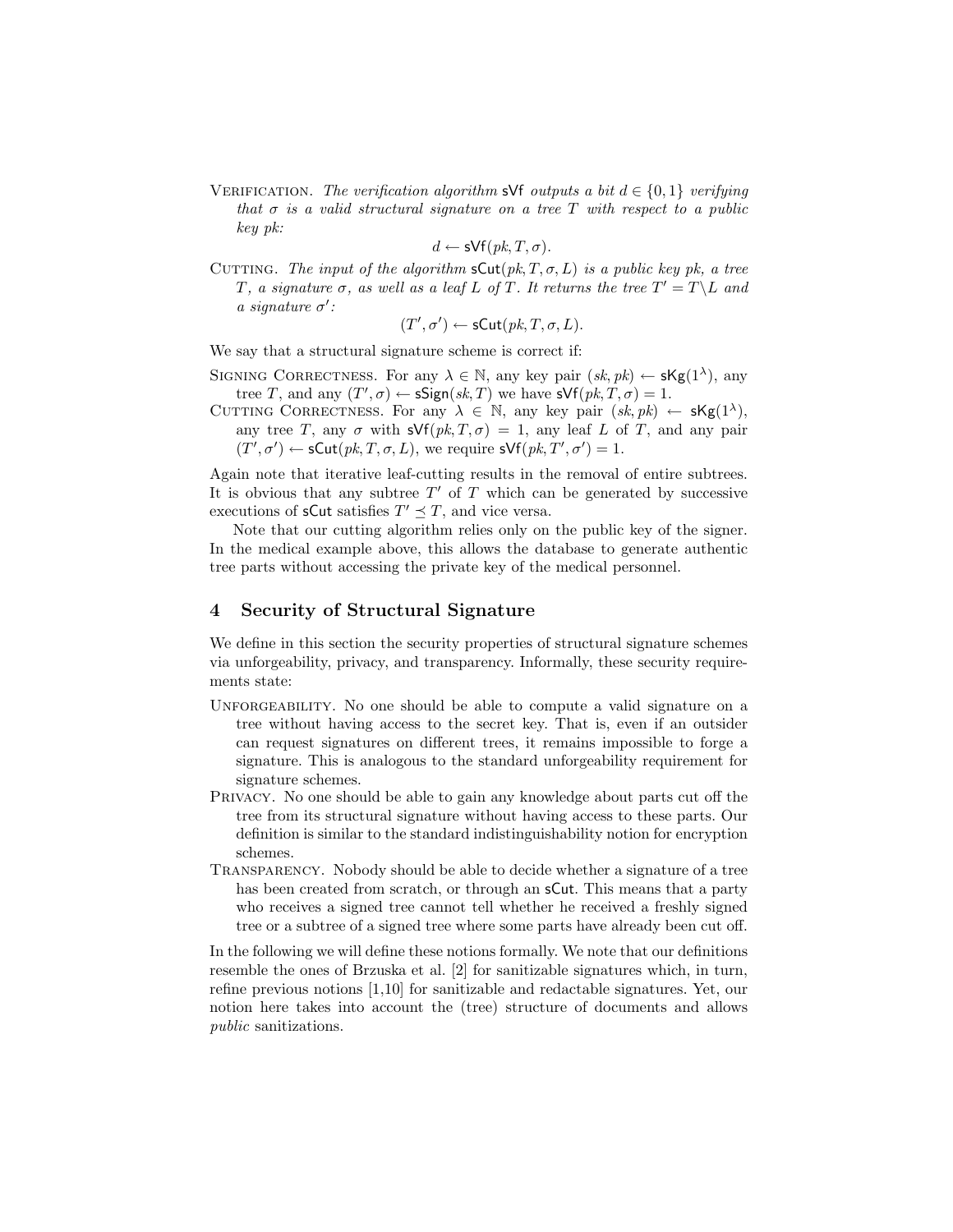#### 4.1 Unforgeability

The unforgeability definition for structural signatures is defined analogously to the standard security requirement for signature schemes. Informally, it states that no one should be able to compute a valid signature  $\sigma$  on a tree T without having access to the secret key sk. This condition must hold even if the adversary can request signatures on  $q$  (possibly adaptively chosen) other trees. The forgery must be non-trivial in the sense that it is not the result of a sequence of cutting operations on a tree for which the adversary has previously requested a signature (recall that the cut algorithm operates on public data only).

**Definition 3** (Unforgeability). A structural signature scheme strucSig =  $(sKg,$  $sSign, sVf, sCut$ ) is unforgeable under adaptively chosen tree attacks if for any efficient algorithm A the probability that the experiment  $\mathsf{Unforgetability}_{\mathcal{A}}^{\mathsf{strucSig}}$  evaluates to 1 is negligible (as a function of  $\lambda$ ), where

 $Experiment$  Unforgeability ${}^{\text{strucSig}}_{\mathcal{A}}(\lambda)$ 

 $(pk, sk) \leftarrow sKg(1^{\lambda})$  $(T, \sigma) \leftarrow \mathcal{A}^{\mathsf{sSign}(sk, \cdot)}(pk)$ for  $i = 1, 2, \ldots, q$ , denote by  $T_i$  resp.  $\sigma_i$  the queries to, resp. answers from, the oracle sSign return 1 iff  $\mathsf{sVf}(pk, T, \sigma) = 1$  and for all  $i = 1, 2, \ldots, q$  we have  $T \npreceq T_i$ 

The probability is taken over all coin tosses of  $sKg, sSign, and A$ .

### 4.2 Hiding Properties

Preventing leakage of information roughly means that it should be infeasible for anybody to recover further information on the cut parts of the tree from the structural signature. Here we propose two different notions, the first definition being weaker than the second one. Intuitively, the first notion hides the contents of the cut parts, but not necessarily the cut operations themselves, whereas our stronger notion also hides whether cutting operations have been performed.

Privacy. A basic requirement in the medical data example is that a party cannot gain any information on the parts of the tree that were cut off. This is formalized by demanding that, given a subtree with a signature and two possible source trees, one cannot decide from which source tree the subtree stems from. Intuitively, it follows that one cannot derive any information about the cut parts.

The definition of privacy for structural signatures is based on the indistinguishability definition for encryption schemes: an adversary  $A$  can choose two pairs  $(T_0, L_0), (T_1, L_1)$  of trees and leaves such that  $T_0 \backslash L_0 \simeq T_1 \backslash L_1$ , i.e., removal of the leaves results in isomorphic trees. Furthermore,  $A$  has access to a left-or-right oracle, which, given those two trees, consistently either returns a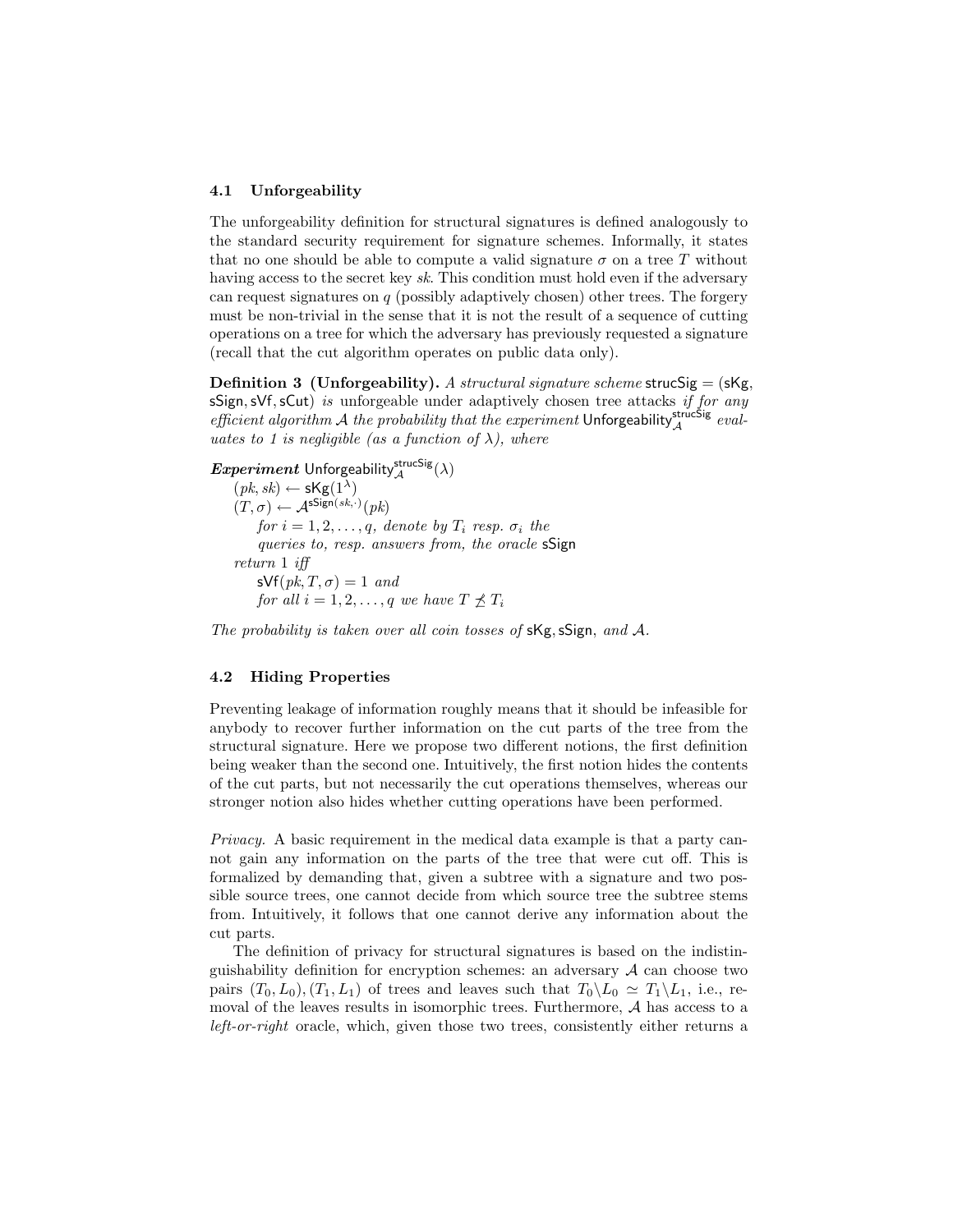cut signature for the left pair  $(b = 0)$  or for the right pair  $(b = 1)$ . The scheme offers privacy, if no adversary can decide whether the oracle returns the left or the right cut tree.

**Definition 4 (Privacy).** A structural signature scheme strucSig =  $(sKg, sSign,$  $S\mathcal{V}$ ,  $S\mathcal{C}$ ut) is private if for any efficient algorithm A the probability that the experiment LeakPriv<sub>A</sub> evaluates to 1 is negligibly close to  $1/2$  (as a function of  $\lambda$ ), where

**Experiment** LeakPriv<sup>strucSig</sup>
$$
(\lambda)
$$
  
\n $(sk, pk) \leftarrow sKg(1^{\lambda})$   
\n $b \leftarrow \{0,1\}$   
\n $d \leftarrow \mathcal{A}^{sign(sk,\cdot),SignCut(\cdot,\cdot,\cdot,\cdot,\cdot,sk,b)}(pk)$   
\nreturn 1 if  $d = b$ .  
\n**Figure 1**

The probability is taken over all coin tosses of  $b$ ,  $sKg$ ,  $sSign$ ,  $SignCut$  and  $A$ . (Note that for trees the graph isomorphism problem can be decided in polynomial time.)

Note that, similar to the case of encryption, a hybrid argument shows that allowing the adversary to perform multiple cutting operations per oracle call is equivalent to the case in which only a single cutting operation is performed.

Transparency. The above notion of privacy does not prevent the following information leakage in the medical example: a party may learn that data about the patient's psychological treatment has been deleted from his subtree, although he cannot deduce the actual data. To capture a stronger notion of leakage prevention, we present a definition which not only protects the structure of the tree, but also the operations that may have been performed on it. Intuitively, an adversary should be unable to decide whether he is given a signed tree whose signature has been derived by an sCut operation, or a freshly signed tree. Let  $(T', \sigma_{T'}) \leftarrow \textsf{sCut}(pk, T, \sigma, L)$  be a signed tree derived from the signed tree  $(T, \sigma)$ by application of the leaf-cutting algorithm, and let  $(T', \sigma_S) \leftarrow sSign(sk, T')$  be a signature of  $T'$ , generated from scratch (without doing any leaf-cutting). The task for the adversary is to distinguish both cases.

**Definition 5 (Transparency).** A structural signature scheme strucSig =  $(sKg,$  $sSign, sVf, sCut)$  is transparent if for any efficient algorithm  $A$  the probability that the experiment LeakTrans<sup>strucSig</sup> evaluates to 1 is negligibly close to  $1/2$  (as a function of  $\lambda$ ), where

 $Experiment$  LeakTrans $_{\mathcal{A}}^{\text{strucSig}}(\lambda)$  $(sk, pk) \leftarrow$  sKg $(1^{\lambda})$  $b \leftarrow \{0, 1\}$  $d \leftarrow \mathcal{A}^{\mathsf{sSign}(sk,\cdot),\mathsf{SignOrCut}(\cdot,\cdot,sk,b)}(pk)$ return 1 if  $d = b$ .  $SignOrCut(T, L, sk, b)$ if  $b=0$  :  $(T, \sigma) \leftarrow \mathsf{sSign}(sk, T)$  $(T', \sigma') \leftarrow \mathsf{sCut}(pk, T, \sigma, L)$ if  $b = 1$  :  $T' = T \backslash L$  $(T', \sigma') = sSign(sk, T')$ return  $(T', \sigma')$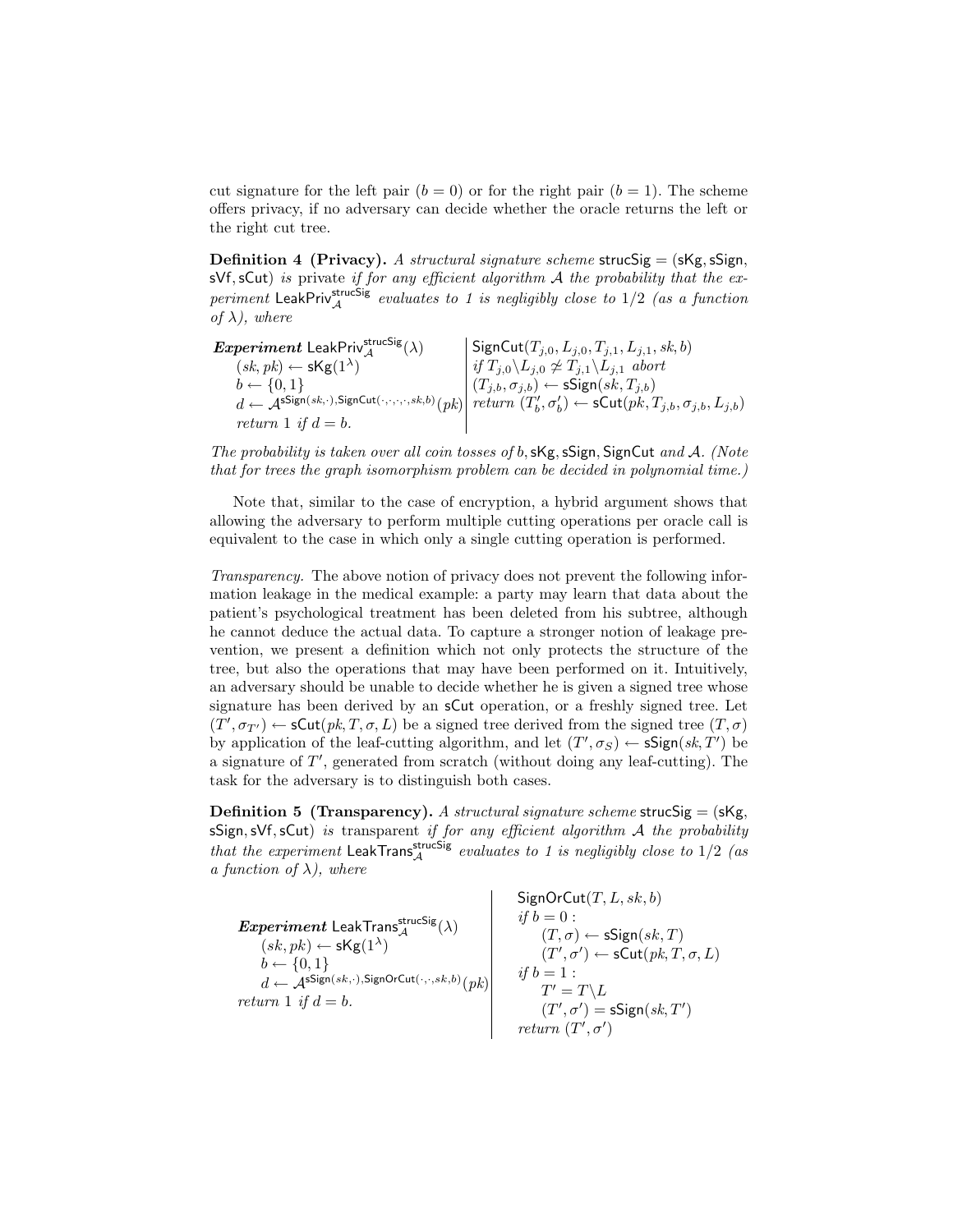### The probability is taken over all coin tosses of b,  $sKg$ ,  $sSign$ ,  $SignOrCut$ , and  $A$ .

As for privacy, a hybrid argument again shows that this notion is robust in the sense that it already implies security against adversaries that pass several cut operations in a single oracle call instead of only one.

Note further that it is easy to see that the construction of Kundu and Bertino [6] does not satisfy this strong definition of transparency; for an analysis see Appendix A.

As mentioned, transparency provides strong hiding guarantees and is desirable in many cases. However, for various application examples privacy is in fact sufficient, namely in all cases, where the receiver already expects partly sanitized documents. This is the case for e.g. all anonymization procedures where, a party's data (patient's name) is removed. Therefore, privacy is a sufficient requirement for some applications and by using a private, non-transparent scheme, one thereby gains in efficiency. Thus, both security requirements deserve a formal treatment.

#### 4.3 Relationships of the Security Requirements

In this section we show that transparency is strictly stronger than privacy. We first prove formally that transparency implies privacy. Then we separate the notions by turning a structural signature scheme that offers privacy into one which still has this property, but which violates transparency.

It is clear that unforgeability does not follow from privacy (and thus not from transparency). Take, for example, the trivial scheme which outputs constants as signatures, say,  $\sigma = 0$ ; the cut algorithm for this scheme prunes the three and also outputs  $\sigma = 0$ . This scheme is clearly transparent, but easily for geable. Vice versa, it holds that unforgeability implies neither privacy, nor transparency (e.g., take an unforgeable scheme and modify the cut algorithm to append the original tree to the output signature).

Proposition 1 (Transparency⇒Privacy). Any transparent structural signature scheme is also private.

Proof. Assume towards contradiction that there exists a transparent structural signature scheme strucSig which is not private, i.e., there exists an efficient adversary  $A$  that breaks the privacy of strucSig with non-negligible probability  $1/2 + 1$ /poly( $\lambda$ ) for some polynomial poly( $\lambda$ ). We derive a contradiction showing how to construct a successful algorithm  $\beta$  against transparency. The input of  $\beta$ is a public key pk. It runs a black-box simulation of  $A$  on input pk and picks a random bit  $b^*$ . Whenever A invokes its signing oracle strucSig on a tree T and some leaf  $L$ , then  $\beta$  answers this query with its sSign oracle. For every query  $(T_0, L_0), (T_1, L_1)$  that A sends to its SignCut oracle, B forwards  $(T_{b^*}, L_{b^*})$  to its external SignOrCut oracle and sends the answer to  $A$ . Eventually,  $A$  stops outputting a decision bit d. Algorithm B outputs  $a^* = 0$  iff  $d = b^*$ .

For the analysis first observe that  $\beta$  is efficient because  $\mathcal A$  runs in polynomial time and handling all queries can also be done efficiently. We now look at the probability of  $\beta$  being successful: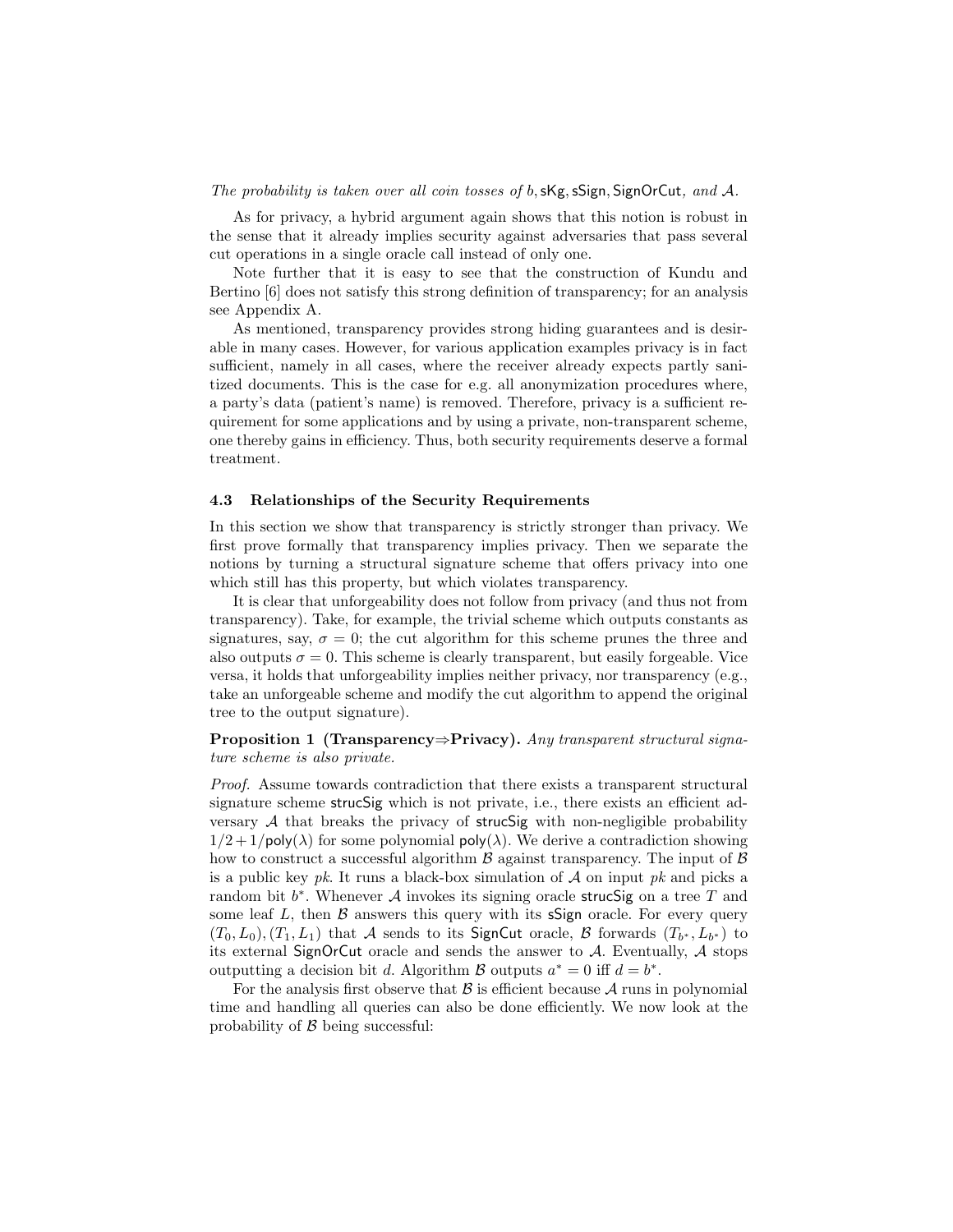– Given that  $b = 0$ , then the SignOrCut oracle always signs and applies the cutting algorithm afterwards. Thus, the simulation from  $A$ 's point of view is identical to the attack against privacy (with random bit  $b^* = 0$ ). Hence,

Prob[
$$
a^*
$$
 = 0 |  $b$  = 0] = Prob[ $A$  =  $b^*$  |  $b$  = 0] ≥ 1/2 + 1/poly( $λ$ ).

In other words, the probability of success is lower-bounded by  $\mathcal{A}$ 's success probability.

– Given on the other hand  $b = 1$ , then SignOrCut signs the modified tree  $T'$  directly. Bit  $b^*$  is information theoretically hidden from A. This follows because the privacy experiment demands that the modified trees have to be identical. Thus, the input of the signing algorithm is independent of  $b^*$ :

$$
Prob[a^* = 1 | b = 1] = \frac{1}{2}.
$$

The overall success probability of  $\beta$  is now at least

$$
\text{Prob}[\mathcal{B} = b] = \text{Prob}[b = 0] \cdot \text{Prob}[\mathcal{B} = 0 | b = 0]
$$

$$
+ \text{Prob}[b = 1] \cdot \text{Prob}[\mathcal{B} = 1 | b = 1]
$$

$$
\geq \frac{1}{2} \cdot \left(\frac{1}{2} + \frac{1}{\text{poly}(\lambda)}\right) + \frac{1}{2} \cdot \frac{1}{2} = \frac{1}{2} + \frac{1}{2 \cdot \text{poly}(\lambda)},
$$

which is non-negligibly larger than  $1/2$ .

The following proposition separates both notions by showing that not all private structural signature schemes are also transparent:

**Proposition 2** (Privacy $\neq$ Transparency). Suppose that there exists a private structural signature scheme. Then there exists a private scheme which is not transparent.

Proof. To prove this separation, we modify a structural signature scheme that provides privacy in such a way that it does leak the information what kind of operation has been performed. To do so, we append a bit to the signature indicating whether a sign  $(b = 0)$  or cut  $(b = 1)$  operation has been performed.

More precisely, let strucSig =  $(sKg, sSign, sVf, sCut)$  be a secure structural signature scheme that preserves privacy. We then define the scheme  $strucSig' =$  $(sKg', sSign', sVf', sCut')$  as follows:

| $sKg'(1^{\lambda})$                   | sSign'(sk,T)                         |
|---------------------------------------|--------------------------------------|
| return $sKg(1^{\lambda})$             | return $\mathsf{sSign}(sk, T)$   1   |
| $\mathsf{sVf}'(pk, T, \sigma)$        | $sCut'(pk, T, \sigma, L)$            |
| parses $\sigma = (\sigma'    b)$      | parses $\sigma = (\sigma'    b)$     |
| (with $b \in \{0, 1\}$ )              | (with $b \in \{0, 1\}$ )             |
| return $\mathsf{sVf}(pk, T, \sigma')$ | return $sCut(pk, T, \sigma', L)$   0 |

$$
\mathbb{L}
$$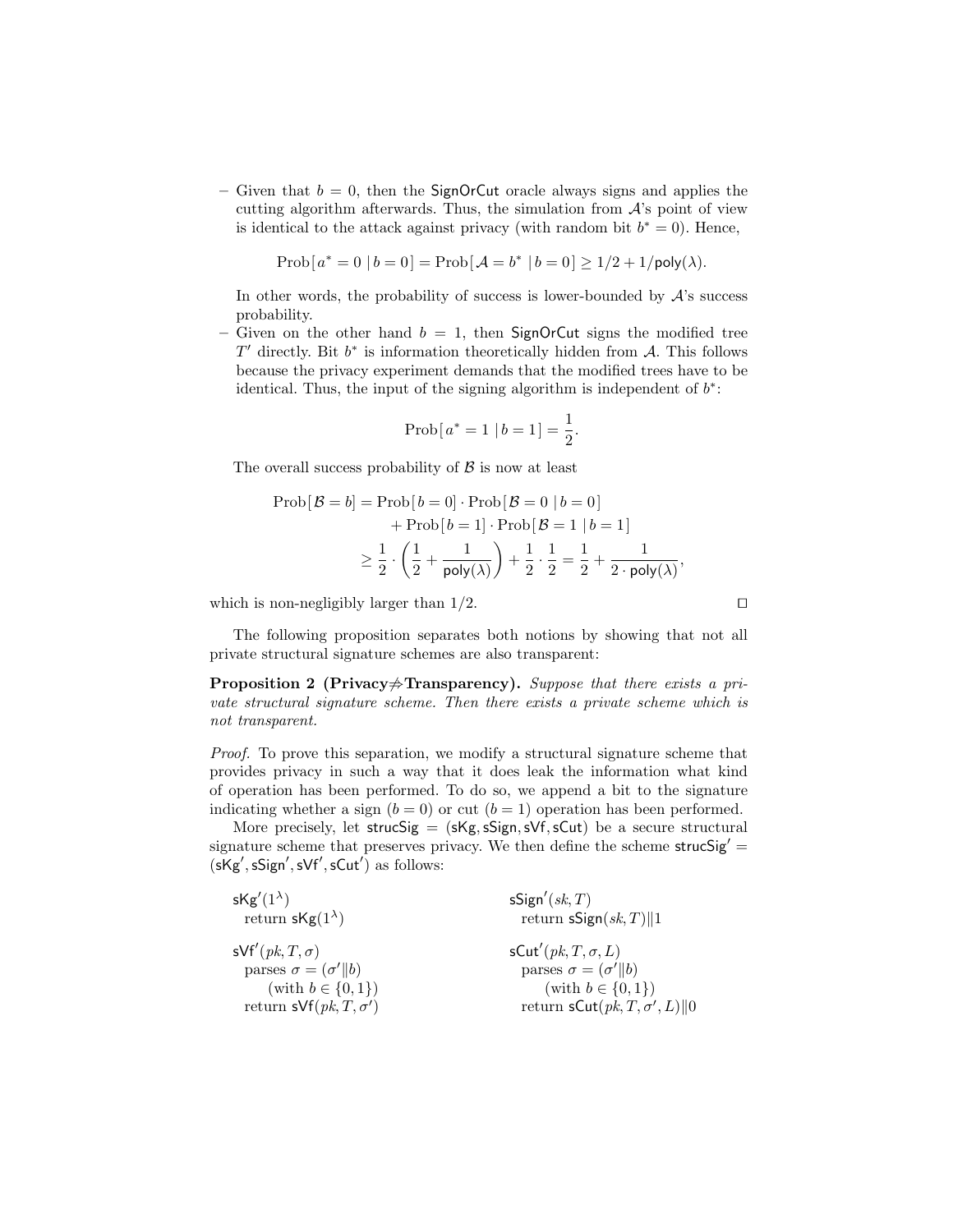It follows easily from the construction that strucSig' is efficient and preserves privacy. The scheme, however, is clearly not transparent, because the last bit of a signature directly indicates which operation has been performed. The algorithm A breaking transparency queries its SignOrCut oracle on an arbitrary tree and some leaf of the tree. It then parses  $\sigma = \sigma' || b$  and outputs  $d = b$ . Obviously, this attacker breaks transparency with probability 1.  $\Box$ 

# 5 Constructing Secure Structural Signatures

In this section, we present our structural signature scheme for ordered trees which is unforgeable, transparent and private.

### 5.1 Construction

The idea of our construction is as follows (see Figure 1): We use an ordinary EU-CMA signature scheme to sign all edges in the tree. In order to avoid match-andmix attacks between several trees, we endow each vertex with a fresh random number  $(A)$  and sign for each edge the contents (which could be, in the abovementioned XML scenario, the XML tags and attributes) of its adjacent vertices (B) together with the associated random numbers.



Fig. 1. This figure demonstrates a simple application of the algorithms: (A) randomizing vertices, (B) signing edges, (C) signing order of siblings, (D) signing the root, (E) assembling the final signature, and (F) computing the signature when cutting the leftmost leaf. A more detailed description of the steps is given in Section 5.1.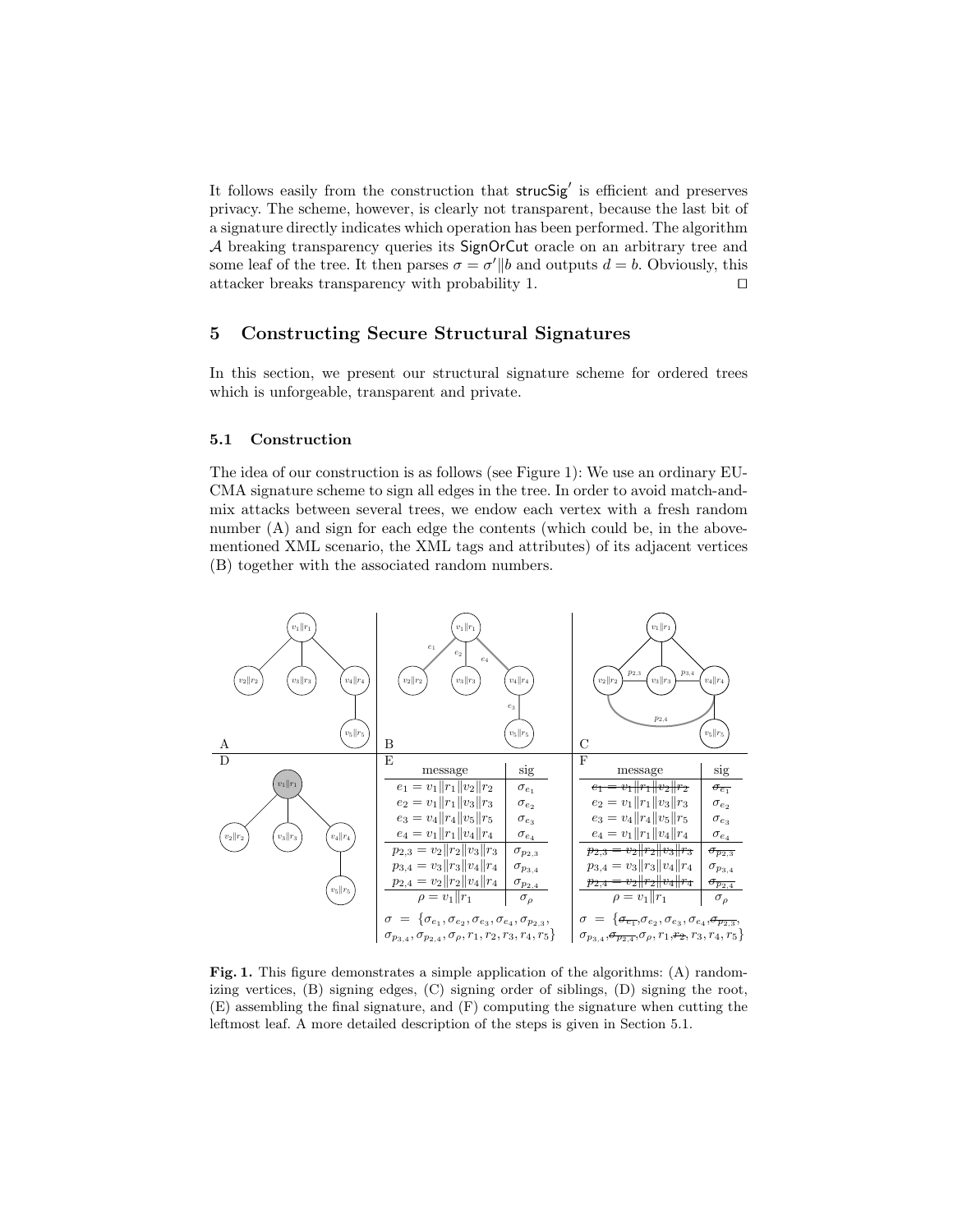As we consider ordered trees, we also have to protect the order of siblings of a node; we do this by signing elements of the linear order relation between siblings of a node (C). Finally, the root node and its random value need to be signed (D), as trees containing only a single node do not have any edges. The security of the presented construction relies only on the existence of a standard signature scheme, and no further cryptographic assumptions are required.

We start with defining some further notation. We use the notation  $v$  interchangeably to denote a node and its content. Let  $P$  denote the set of all parent nodes having more than one child and let  $V_P = (v_{P,1}, \ldots, v_{P,q})$  be the ordered sequence of child nodes of a node  $P \in \mathcal{P}$ . We write  $\mathcal{R}_P \subseteq \mathcal{V}_P \times \mathcal{V}_P$  for the linear order relation on  $V_P$ , i.e.,  $(v_{P,i}, v_{P,j}) \in \mathcal{R}_P$  if and only if  $i < j$ . We often denote the elements of  $\mathcal{R}_P$  as  $J := (v_{P,J_1}, v_{P,J_2})$ . Similarly, we write  $r_{P,J_1}$  and  $r_{P,J_2}$ to denote the random values we will assign to  $v_{P,J_1}$  and  $v_{P,J_2}$ . Furthermore, we write  $r_{\rho}$  for the randomness associated to the root node.

Let (Kg, Sign, Vf) be a signature scheme. We construct a structural signature scheme strucSig =  $(sKg, sSign, sVf, sCut)$  as follows:



| SIGNING. The signing algorithm works                                                                                                                                                                                                                                                                                                                                                                                                                                                                                | VERIFICATION. The verification algo-                                                                                                                                                                                                                                                                                                                                                                                                            |
|---------------------------------------------------------------------------------------------------------------------------------------------------------------------------------------------------------------------------------------------------------------------------------------------------------------------------------------------------------------------------------------------------------------------------------------------------------------------------------------------------------------------|-------------------------------------------------------------------------------------------------------------------------------------------------------------------------------------------------------------------------------------------------------------------------------------------------------------------------------------------------------------------------------------------------------------------------------------------------|
| as follows:                                                                                                                                                                                                                                                                                                                                                                                                                                                                                                         | rithm works as follows:                                                                                                                                                                                                                                                                                                                                                                                                                         |
| $sSign(sk, T)$ :                                                                                                                                                                                                                                                                                                                                                                                                                                                                                                    | $\mathsf{sVf}(pk, T, \sigma)$ :                                                                                                                                                                                                                                                                                                                                                                                                                 |
| // T is given as graph $G = (V, E)$                                                                                                                                                                                                                                                                                                                                                                                                                                                                                 | parse $\sigma$ as $\sigma = \sigma_{\rho}   S   r_{v_1}    \dots    r_{v_{ V }}$                                                                                                                                                                                                                                                                                                                                                                |
| For each vertex $v \in V$ :                                                                                                                                                                                                                                                                                                                                                                                                                                                                                         | // check signature on the root node                                                                                                                                                                                                                                                                                                                                                                                                             |
| $r_v \leftarrow \{0,1\}^{\lambda}$                                                                                                                                                                                                                                                                                                                                                                                                                                                                                  | if $\forall f(pk, 2  \rho  r_{\rho}, \sigma_{\rho}) = 0$ return 0                                                                                                                                                                                                                                                                                                                                                                               |
| $S := "$                                                                                                                                                                                                                                                                                                                                                                                                                                                                                                            | $\frac{1}{\pi}$ check signatures over the order of child nodes                                                                                                                                                                                                                                                                                                                                                                                  |
| $//$ sign all edges                                                                                                                                                                                                                                                                                                                                                                                                                                                                                                 | // $V_P$ of a parent node P                                                                                                                                                                                                                                                                                                                                                                                                                     |
| perform a post-order traversal of the tree:                                                                                                                                                                                                                                                                                                                                                                                                                                                                         | perform a post-order traversal of the tree:                                                                                                                                                                                                                                                                                                                                                                                                     |
| for each edge $e := (v, w) \in E$ do                                                                                                                                                                                                                                                                                                                                                                                                                                                                                | for each vertex $P \in \mathcal{P}$ in reverse order do                                                                                                                                                                                                                                                                                                                                                                                         |
| $m_e = v   r_v  w  r_w$                                                                                                                                                                                                                                                                                                                                                                                                                                                                                             | for all $J \in \mathcal{R}_P$                                                                                                                                                                                                                                                                                                                                                                                                                   |
| $\sigma_e \leftarrow$ Sign(sk, $0 \parallel m_e$ )                                                                                                                                                                                                                                                                                                                                                                                                                                                                  | parse S as $\sigma_{P,J}  S'$                                                                                                                                                                                                                                                                                                                                                                                                                   |
| $S := \sigma_e    S$<br>$//$ sign the order of child nodes of a vertex<br>perform a post-order traversal of the tree:<br>for each vertex $P \in \mathcal{P}$ and all $J \in \mathcal{R}_P$ do<br>$m_{P,J} := v_{P,J_1}    r_{P,J_1}    v_{P,J_2}    r_{P,J_2}$<br>$\sigma_{P,J} \leftarrow$ Sign(sk, $1  m_{P,J}$ )<br>$S := \sigma_{P,J}    S$<br>$//$ sign the root node<br>$\sigma_{\rho} \leftarrow$ Sign(sk, 2   $\rho$    $r_{\rho}$ )<br>return $(T, \sigma_{\rho}    S    r_{v_1}    \dots    r_{v_{ V }})$ | $m_{P,J} := v_{P,J_1}    r_{P,J_1}    v_{P,J_2}    r_{P,J_2}$<br>if $Vf(pk, 1  m_{P,J}, \sigma_{P,J}) = 0$ return 0<br>$S = S'$<br>// check signature for each edge $e \in E$<br>perform a post-order traversal of the tree:<br>for each edge $e = (v, w) \in T$ in reverse order do<br>parse S as $\sigma_e  S'$<br>$m_e = v   r_v  w  r_w$<br>if $\forall f(pk,0  m_e,\sigma_e)=0$ return 0<br>$S = S'$<br>if $S = "" return 1$ else return 0 |

CUTTING. The cutting algorithm takes a tree  $T$  and its valid structural signature  $\sigma_T$  as well as a leaf node  $L \in V$  as input. sCut outputs  $T' := T \setminus L$  as well as a redacted signature  $\sigma'_T$ , which is constructed from  $\sigma_T$  by removing the signatures  $\sigma_e$  for  $e = (P, L) \in E$ ,  $\sigma_{P, J}$  for  $J \in \mathcal{R}_P$  with  $J = (v, L)$  or  $J = (L, v)$  as well as  $\sigma_{\rho}$ , if  $L = \rho$ . In addition,  $r_L$  is removed from the signature.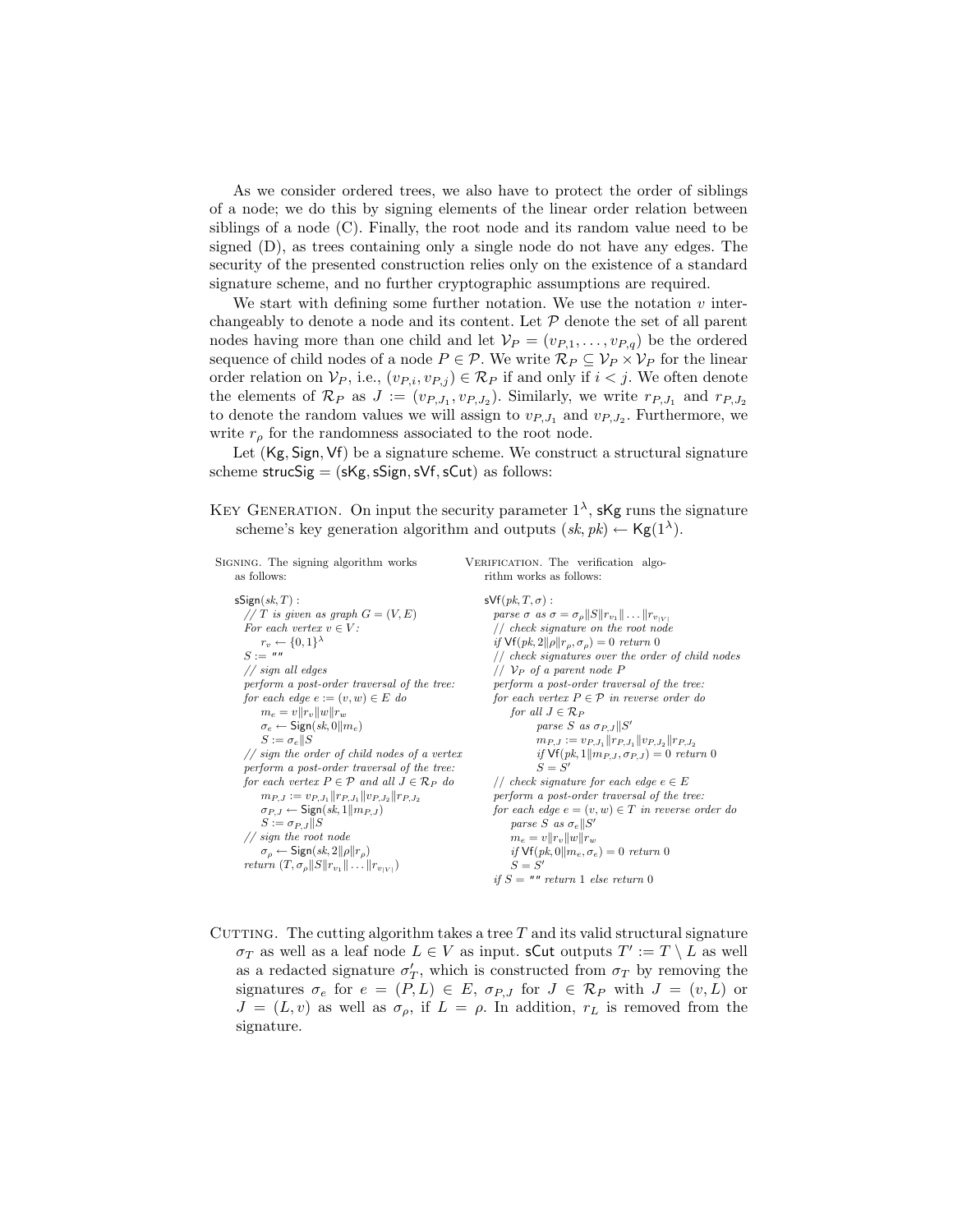It is obvious that the construction provides both signing and cutting correctness, as defined in Section 3.

Efficiency. The complexity of our structural signature scheme is linear in the number of nodes and quadratic in the number of siblings per node. For binary trees, the scheme remains linear in the number of nodes  $|V|$ , where exactly  $\frac{3}{2}(|V|-1)+1$  signature operations are needed; for a tree with a bounded outdegree it also remains linear. We note that the construction in [6] is linear in the number of nodes as well, but is not provably transparent (see Appendix A).

We remark that the idea of signing all pairs of siblings to achieve transparency has been already sketched in [4] *for linear ordered documents*. There, the authors also present a scheme for linear ordered documents with a linear number of signature generations, denoted  $\mathcal{RSS}$ , which is based on redactable signatures for (non-ordered) sets. If this underlying scheme for sets provides transparency, then so does  $\mathcal{RSS}$ , and we can then use  $\mathcal{RSS}$  in our construction to achieve a transparent scheme with improved efficiency.<sup>1</sup>

### 5.2 Proof of Security

We show in this section that our construction is unforgeable, transparent, and private.

**Theorem 1.** The structural signature scheme strucSig =  $(sKg, sSign, sVf, sCut)$ defined above is unforgeable, transparent, and private.

We prove this theorem via the following propositions.

Proposition 3. If (Kg, Sign, Vf) is an unforgeable signature scheme, then the above construction is an unforgeable structural signature scheme.

*Proof.* Let  $A$  be a successful adversary against *unforgeability* of structural signatures. Then, we build a successful adversary  $\beta$  breaking  $EU\text{-}CMA$  of the underlying signature scheme. The simulation works as follows. When  $A$  queries a tree T to its oracle  $\text{Sign}(sk, \cdot)$ , then B draws distinct, but random numbers  $r_v$ for each vertex  $v \in V$ , sends the queries  $0||m_e, 1||m_{P,J}, 2||\rho||r_\rho$  for  $e \in E, P \in \mathcal{P}$ and  $J \in \mathcal{R}_P$  to its signing oracle  $Sign(sk, \cdot)$ , retrieves all signatures, combines them as in the signing algorithm, and returns the tree signature to  $\beta$ . In the end, A returns  $(T, \sigma)$ . We show that if this is a forgery, then a forgery for the underlying signature scheme has occurred. Furthermore, this forgery can be computed efficiently by an extraction algorithm.  $\beta$  returns the output of the subsequently defined algorithm Extract to the game. The remaining part of the proof will show that if  $A$  is successful, then so is  $B$ .

The crucial idea is to prove that if  $(T, \sigma)$  is a successful forgery, then T contains one of the following elements: a root  $\rho$  that was not a root of any previously asked  $T_i$ ; a signature over an edge  $m_e$  not contained in any query tree

<sup>&</sup>lt;sup>1</sup> The authors in [4] also claim a version of a more efficient scheme, called  $\mathcal{SRSS}$ , to be transparent, but we were unable to verify this claim.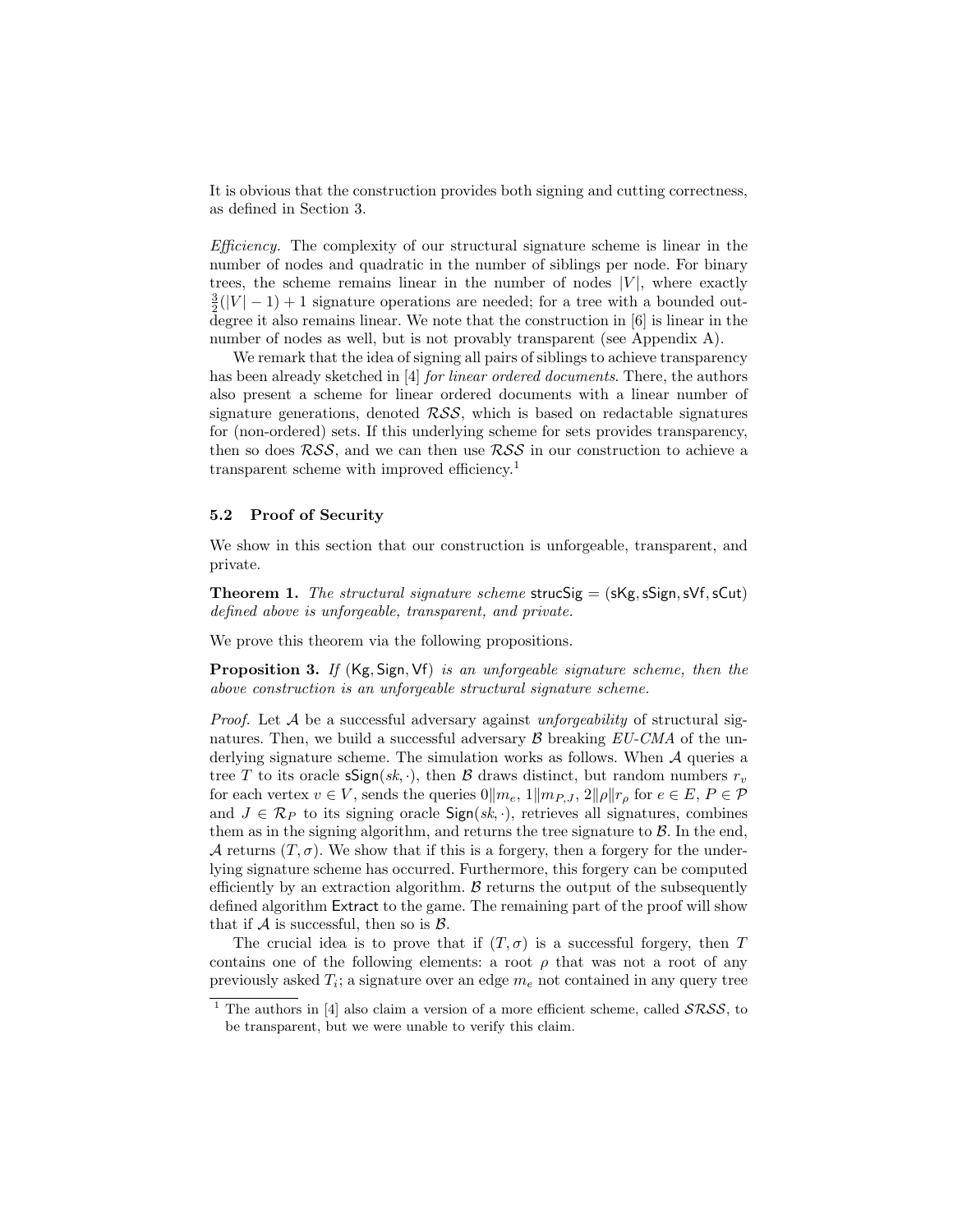$T_i$ ; or a signature over a siblings' order relation  $m_{P,L}$  not contained in any  $T_i$ . In the following we provide an extraction algorithm, which extracts such a forgery from the tree signature. We will show afterwards that if  $(T, \sigma)$  is a valid forgery of a tree signature, then one of the three cases must occur and the algorithm successfully outputs a forgery of the underlying signature scheme.

In the algorithm we use the following notation: For  $d \in \mathbb{N}^+$ , we denote by  $T_d$ the tree obtained from T by removing all nodes of depth larger than  $d$ ; let  $V_{d,T}$ be the set of vertices of depth d in tree T and  $E_{d,T}$  be the set of edges, such that one node is at depth d and the other, at depth  $d-1$ . For a node v, denote the edge to its parent node by  $e_v$ . Denote by  $\mathcal{V}_P^T$  the ordered sequence of child nodes of a single parent node  $P$  in tree  $T$ , and write  $\mathcal{R}_P^T$  for its linear order.

EXTRACTION. The extraction algorithm Extract on input  $(pk, (T, \sigma), (T_1, \sigma_1), ...,$  $(T_n, \sigma_n)$  works as follows:

if  $0 \leftarrow sVf(pk,(T, \sigma))$ , return failure else if  $\forall i \rho_T \neq \rho_{T_i}$ , return  $(2||\rho||r_\rho, \sigma_\rho)$ else if  $\rho_T = \rho_{T_i}$ , then  $I := i$ for d from 1 to depth of  $T_I + 1$  do if  $E_{d,T} \nsubseteq E_{d,T_I}$ find  $e \in E_{d,T} \setminus E_{d,T_I}$  and return  $(0||m_e, \sigma_e)$ else if  $E_{d,T} \subseteq E_{d,T_I}$ if ∃P ∈  $V_{d-1,T}$  such that  $\mathcal{R}_P^T \nsubseteq \mathcal{R}_P^{T_I}$ <br>find  $P \in V_{d-1,T}$  and  $J \in \mathcal{R}_P^T \setminus \mathcal{R}_P^{T_I}$ return  $(1||m_{P,J}, \sigma_{P,J})$ return failure

**Lemma 1.** On inputs pk,  $(T_1, \sigma_1), ..., (T_n, \sigma_n)$  and a valid forgery  $(T, \sigma)$  of a tree signature, Extract returns a valid forgery against EU-CMA security of  $(Kg, Sign, Vf)$ .

A proof of the lemma can be found in Appendix B. This proves the proposition.  $\Box$ 

Proposition 4. The structural signature scheme as defined above is transparent.

Proof. Transparency follows from a simple investigation of distributions: As on identical inputs, the distribution of the output of SignOrCut with  $b = 0$  is identical to the distribution of the outputs of SignOrCut with  $b = 1$ , transparency follows.  $\Box$ 

Note that transparency even holds for unbounded adversaries such that the redacted data remains confidential information-theoretically.

The following corollary follows directly from Propositions 1 and 4.

Corollary 1. The structural signature scheme described above is private.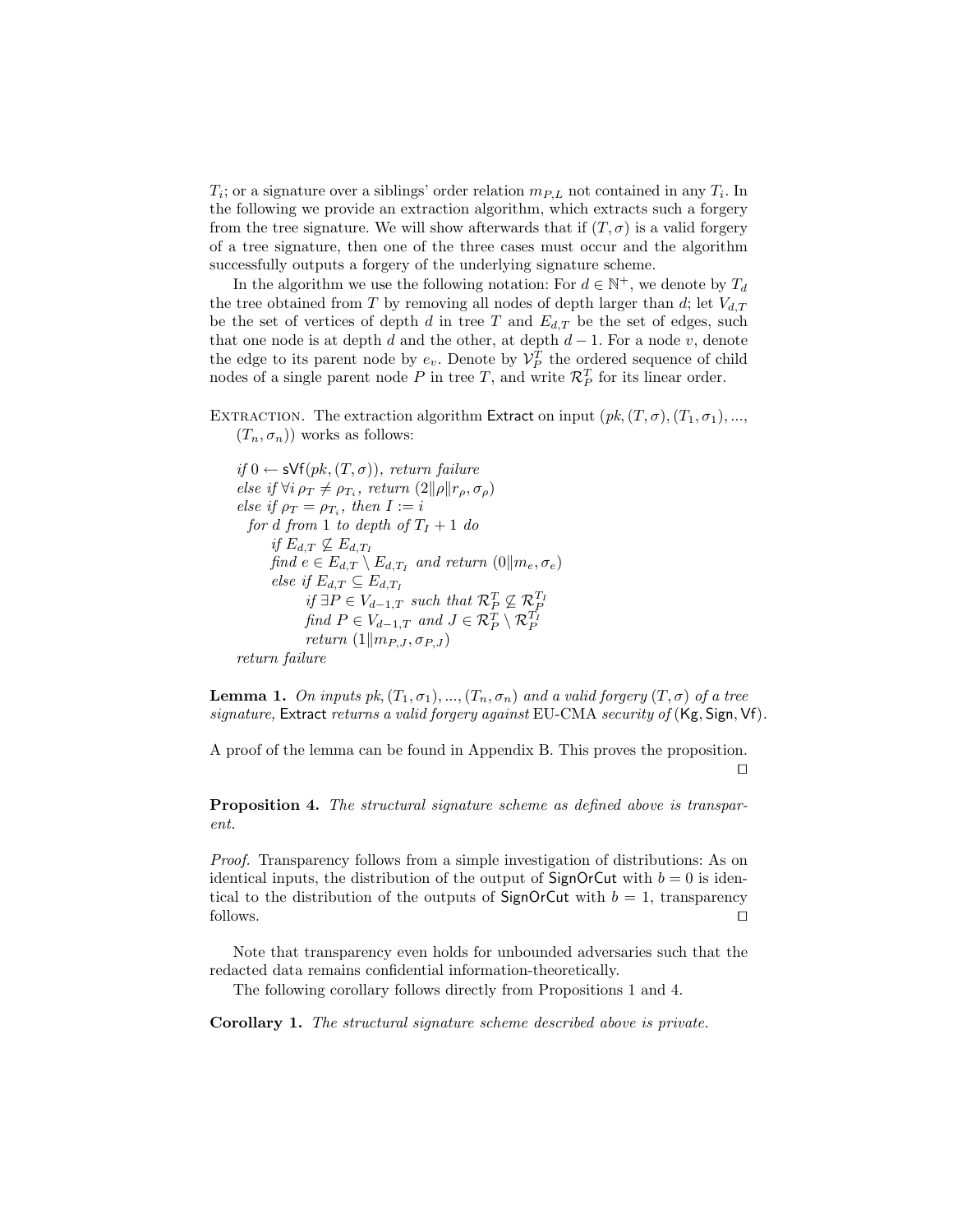### 5.3 Dynamic Update of Signed Trees

Our structural signature scheme for trees allows for the easy addition of new leaf nodes (and consequently new subtrees) by the signer. This update can be performed efficiently in the sense that the signer does not need to refresh any of the existing signatures (on edges and sibling order) that constitute the structural signature. The signer only has to sign new edges and new sibling order relationships resulting from the inclusion of some leaf node (or subtree) into the original tree, and update the structural signature with these signatures. In the following we provide a pseudo-code of the signature update algorithm that adds a new leaf L into some existing tree-signature pair  $(T, \sigma_T)$  and updates the signature. Note that this algorithm can be used to iteratively update T and  $\sigma_T$  with subtrees containing more than one leaf.

sSignUpd(sk,  $T, \sigma_T, P, v_P, L$ ):

// T is given as graph  $G = (V, E)$ ,  $\sigma_T$  is the signature of T, P is a node // in T,  $v_P$  is either a child node of P or  $\perp$ , L is a new leaf node that // should be inserted in  $T$  as a sibling node following  $v_P$  or as the new // first child node of P if  $v_P = \perp$ parse  $\sigma_T$  as  $\sigma_\rho$  $\|S_s\|S_e\|r_{v_1}\|\dots\|r_{v_{|V|}}$ // here  $S_s$  contains concatenated signatures on the order of siblings in T  $\frac{1}{2}$  and  $S_e$  contains concatenated signatures of edges in T // for every vertex  $v_i$ ,  $r_{v_i}$  denotes the randomness for that vertex update  $T := (V \cup \{L\}, E \cup \{(P, L)\})$  with L  $r_L \leftarrow \{0,1\}^{\lambda}$ // sign the order of all siblings of new leaf node L and add them to  $S_s$ update  $\mathcal{R}_P$  to  $\mathcal{R}_P^*$  using new relationships  $\{(L, v_{P,i})\}_i$  and  $\{(L, v_{P,j})\}_j$ for all  $J \in \mathcal{R}_P^* \setminus \mathcal{R}_P$  do  $m_{P,J} := v_{P,J_1} \| r_{P,J_1} \| v_{P,J_2} \| r_{P,J_2}$  $\sigma_{P,J} \leftarrow$  Sign $(sk, 1 \parallel m_{P,J}$ insert  $\sigma_{P,J}$  into  $S_s$  preserving the post-order of the latter // sign the edge  $(P, L)$  $m_e = P||r_P||L||r_L$  $\sigma_e \leftarrow$  Sign $(sk, 0||m_e)$ insert  $\sigma_e$  into  $S_e$  preserving the post-order of the latter insert  $r_L$  into sequence of random numbers preserving their post-order denote the re-ordered random values by  $r'_{v_i}$  for  $i \in \{1, \dots |V| + 1\}$  $return (T, \sigma_{\rho} || S_s || S_e || r'_{v_1} || \dots || r'_{v_{|V|+1}})$ 

We note that the above algorithm preserves the hiding properties (privacy and transparency) of the input tree-signature pairs  $(T, \sigma_T)$ . Indeed, each edge and each linear order relation have their own signatures. Similarly to the sCut algorithm, which removes irrelevant signatures from the original set, the sSignUpd updates the set with new signatures. An adversary is thus unable to distinguish whether some  $\sigma_T$  is output by a single execution of **sSign** or of several consecutive executions of sSignUpd.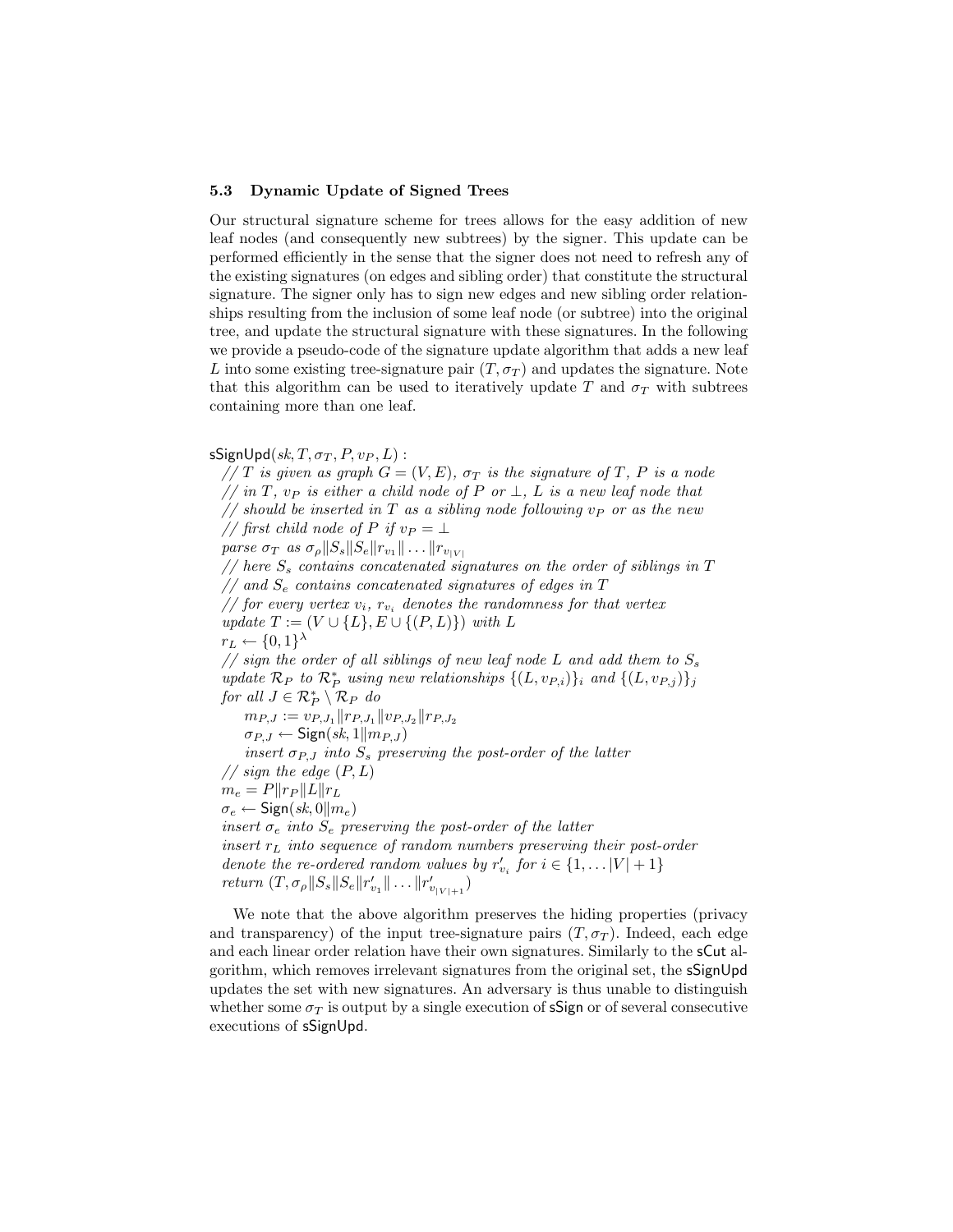Such dynamic updates of signed trees are a very valuable feature of our scheme since in the envisioned applications, such as XML records with medical data, the documents are frequently updated with new diagnoses or treatment procedures.

# Acknowledgments

We thank Moti Yung and the anonymous reviewers for valuable comments. Marc Fischlin and Dominique Schröder are supported by the Emmy Noether Program Fi 940/2-1 of the German Research Foundation (DFG). This work was supported by CASED (http://www.cased.de).

# References

- 1. Giuseppe Ateniese, Daniel H. Chou, Breno de Medeiros, and Gene Tsudik. Sanitizable Signatures. ESORICS, Volume 3679 of Lecture Notes in Computer Science, pages 159–177. Springer, 2005.
- 2. Christina Brzuska, Marc Fischlin, Tobias Freudenreich, Anja Lehmann, Marcus Page, Jakob Schelbert, Dominique Schröder, and Florian Volk. Security of Sanitizable Signatures Revisited. Public Key Cryptography, Volume 5443 of Lecture Notes in Computer Science, pages 317–336. Springer, 2009.
- 3. Elisa Bertino and A. Kundu. A New Model for Secure Dissemination of XML Content. Systems, Man, and Cybernetics, Part C: Applications and Reviews, IEEE Transactions on, 38:292–301, 05 2008.
- 4. Ee-Chien Chang, Chee Liang Lim, and Jia Xu. Short Redactable Signatures Using Random Trees. Cryptology ePrint Archive, Report 2009/025, 2009. http://eprint.iacr.org/. A preliminary version has appeared at CT-RSA 2009, Lecture Notes in Computer Science, Springer-Verlag.
- 5. Shafi Goldwasser, Silvio Micali, and Ronald L. Rivest. A Digital Signature Scheme Secure Against Adaptive Chosen-Message Attacks. SIAM J. Comput., 17(2):281– 308, 1988.
- 6. Ashish Kundu and Elisa Bertino. Structural signatures for tree data structures. Proceedings of the VLDB Endowment, 1(1):138–150, 2008.
- 7. Ashish Kundu and Elisa Bertino. Leakage-Free Integrity Assurance for Tree Data Structures. Technical Report 2009-1, CERIAS, 2009.
- 8. Kunihiko Miyazaki, Goichiro Hanaoka, and Hideki Imai. Invisibly Sanitizable Digital Signature Scheme. IEICE Transactions, 91-A(1):392–402, 2008.
- 9. K. Miyazaki, S. Susaki, M. Iwamura, T. Matsumoto, R. Sasaki, and H. Yoshiura. Digital documents sanitizing problem. Technical Report ISEC2003-20. IEICE, 2003.
- 10. Ron Steinfeld, Laurence Bull, and Yuliang Zheng. Content Extraction Signatures. ICISC, Volume 2288 of Lecture Notes in Computer Science, pages 285–304. Springer, 2001.

# A Randomized Traversal Numbers

Kundu and Bertino [6] use traversal numbers to assign unique numbers to nodes; subsequently, all edges (including the content of adjacent nodes and their unique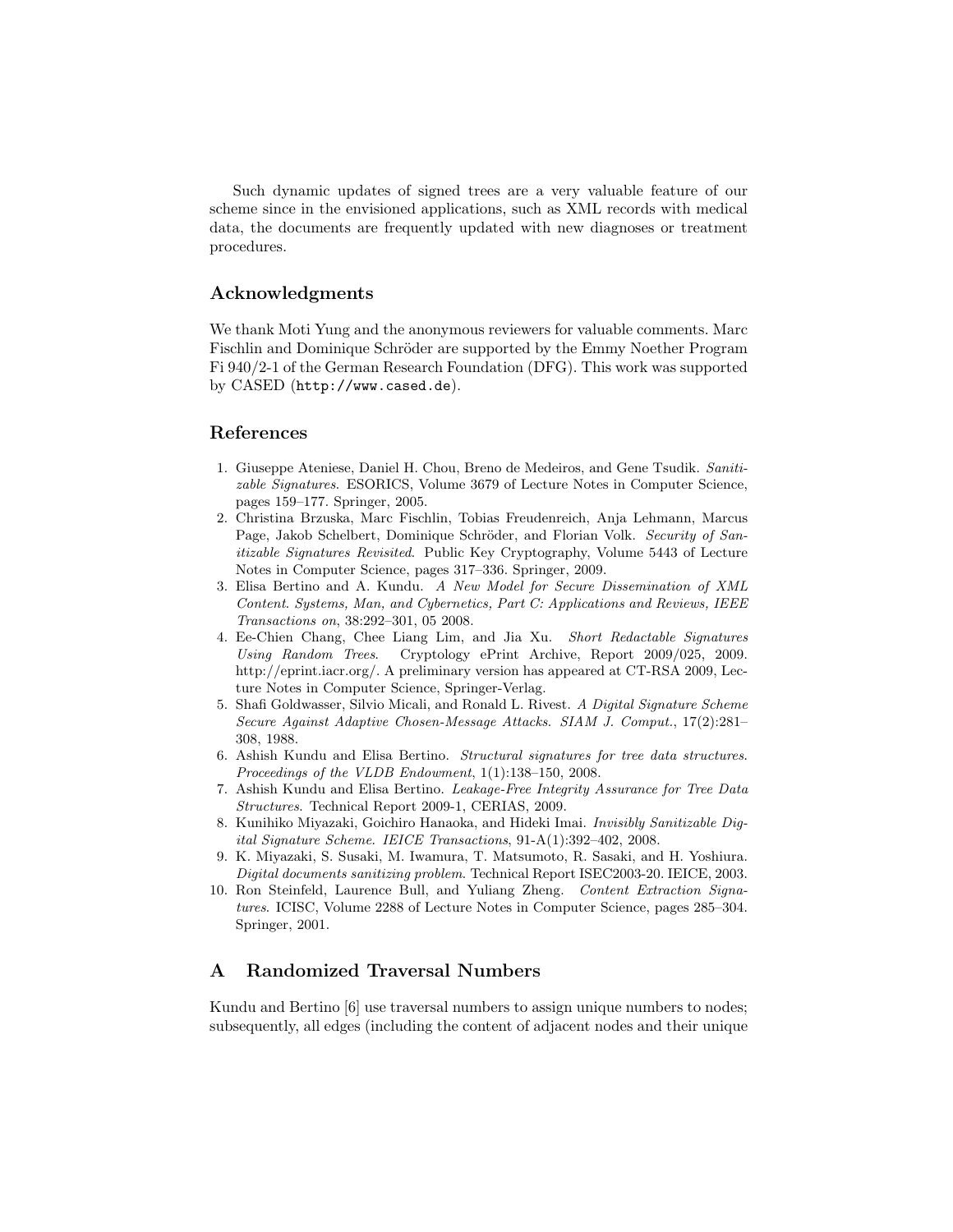numbers) are signed. Consider for example a binary tree with a root  $v_0$  and left child  $v_l$  and right child  $v_r$ ; we will denote the unique numbers assigned to the vertices as  $r_0, r_l, r_r$ . Traversing the tree in pre-order we obtain the sequence of associated numbers  $(r_0, r_l, r_r) = (1, 2, 3)$ . Similarly, if we perform a postorder traversal, we obtain  $(r_0, r_l, r_r) = (3, 1, 2)$ . Given both pre- and post-order traversal numbers one can reconstruct the tree.

As noted in [6], since the post-order traversal number 2 of the right child  $v_r$  in the example above reveals that this node had a sibling, even after  $v_l$  has been pruned, such numbers inhibit transparency. Therefore, [6] introduce random traversal numbers which are basically order-preserving random numbers. These numbers remain unchanged during the document's life time. In the full version [7] of the paper the authors outline three implementations of such random traversal numbers:

- Sorted random numbers: Generate sufficiently random numbers, sort them, and assign them to nodes.
- Order-preserving encryption: Assign ordered random numbers to the nodes and apply order-preserving encryption.<sup>2</sup>
- Addition of random numbers: iteratively assign numbers to nodes by taking the previous traversal number and adding a random offset.

We discuss next that none of the methods above yields a transparent solution.<sup>3</sup> Consider again our simple example of a tree with root, left child and right child. Suppose for the moment that the scheme uses post-order traversal. From an abstract point of view, this traversals assign random numbers  $(r_l, r_r, r_0) \leftarrow R$ to the nodes  $v_l, v_r, v_0$  (visited in this order) according to some distribution R. This distribution is balanced in the first argument for the examples above, i.e., letting  $\mu = \mathbf{E}[r_l]$  be the expected random number assigned to  $v_l$  (and assuming for sufficiently large random numbers simply that  $\text{Prob}[r_l = \mu] = 0$ , we have Prob $[r_l \leq \mu] = \text{Prob}[r_l \geq \mu] = \frac{1}{2}$ . Furthermore, we have  $\text{Prob}[r_r \geq \mu] \geq \frac{3}{4}$  in the examples above, since  $r_r$  is the largest among two random traversal numbers and is thus only smaller than  $\mu$  if both  $r_l$  and  $r_r$  are below  $\mu$ .

We can now break transparency for the simple three-node tree as follows. In the experiment, we either get a structural signature for the tree containing only the nodes  $v_0$  and  $v_r$  or a signature for the whole tree, but where  $v_l$  has been cut. To solve the challenge, we check the randomized post-order traversal number of the only child  $v_r$  and output 0 if  $r_r \geq \mu$ , and 1 otherwise. We remark that, following Kerckhoff's principle, the expectation  $\mu$  should be assumed to be known by the adversary (since  $\mu$  can be derived from the signing algorithm).

As for the analysis note that, if the signer creates a signature by cutting a previously generated signature for the full tree, then  $r_r$  is larger than  $\mu$  with probability  $\frac{3}{4}$ . If, on the other hand, the pruned tree is signed from scratch,

<sup>&</sup>lt;sup>2</sup> The description of this step is rather sketchy but all possible interpretations seem to suffer from the same problems discussed below.

<sup>&</sup>lt;sup>3</sup> Note that transparency, although not defined rigorously, *is* mentioned as a desired security property in [6].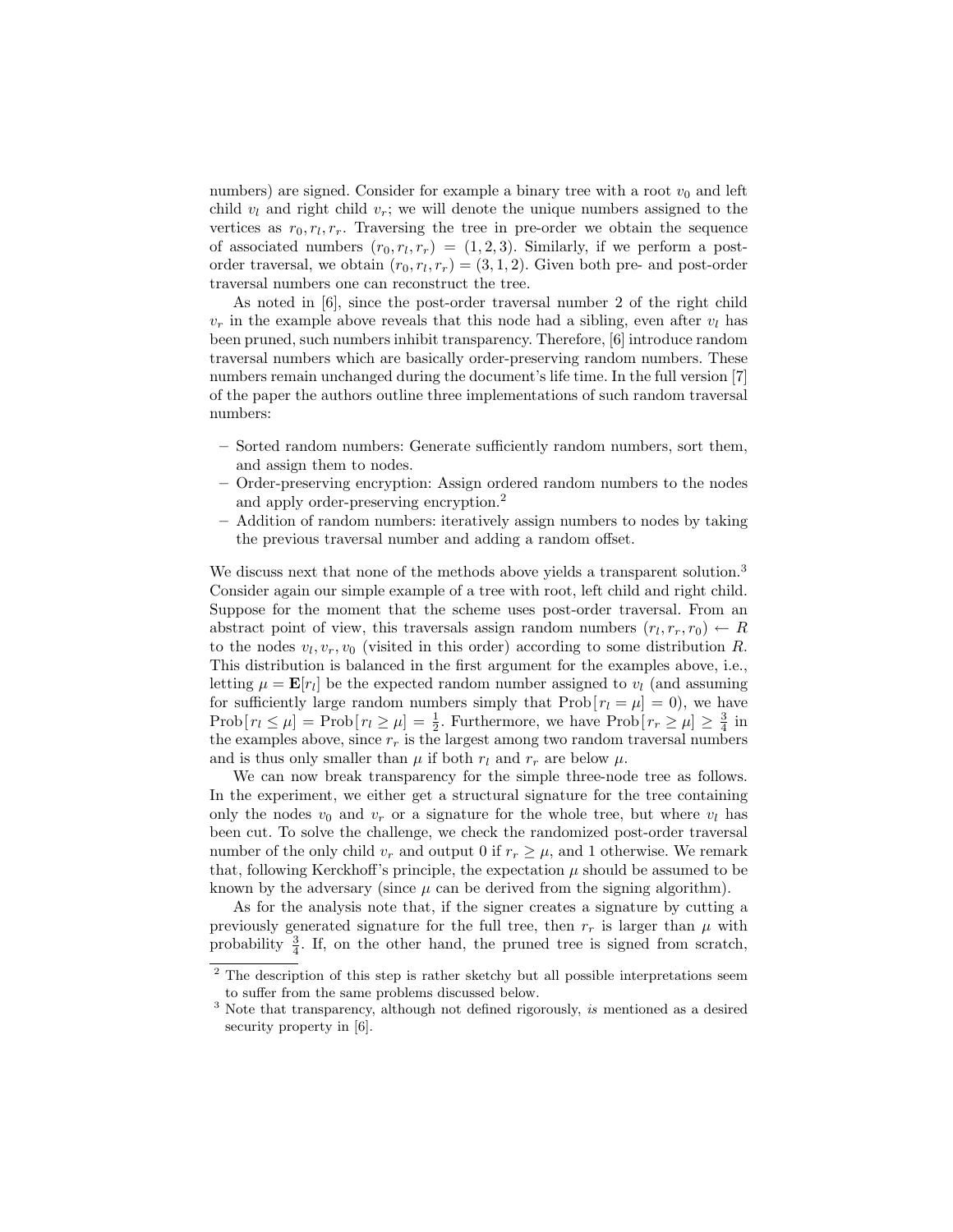then  $r_r$  is distributed as  $r_v$  in the original tree and thus  $\text{Prob}[r_r \geq \mu] = \frac{1}{2}$ . It follows that we predict the secret choice b with probability  $\frac{5}{8}$ , which contradicts Definition 5. Note that the attack even works on a very simple tree and requires only one tree signature.

Note further that [6] also discusses other uniquely determining traversal combinations, like in-order traversal for binary trees together with post-order traversal; the aforementioned attack applies in a similar fashion.

# B Proof of Lemma 1

Essentially, the proof is an induction over the depth of the tree, i.e. we show at each level d of the tree, that either we already found a forgery against  $EU-CMA$ security of  $(Kg, Sign, Vf)$ , or there are still nodes at level  $d+1$  in T, i.e. there is at least one node at depth d having at least one child node. The finiteness of the tree will assure that at some point, we find a forgery.

Within the proof, we use the following statement in an essential way: Let  $T'$  be a connected subgraph of T containing the distinguished vertex  $\rho$  and respecting the sibling order. By a simple induction proof over the number of nodes  $|V \setminus V'|$ , one can show that starting with T, via successive leaf cutting operations, one can obtain  $T'$ . This entails that any such connected subgraph of any of the  $T_i$  would not be a valid forgery, as  $T \preceq T_i$ . Therefore, in the following, we may use  $\preceq$  and "subtree of" interchangeably.

We assume that  $(T, \sigma)$  is a valid forgery with respect to queries  $(T_i, ..., T_n)$  to sSign, and we show that Extract extracts a valid forgery against the underlying signature scheme. The proof follows the structure of the Extract algorithm:

First of all,  $(T, \sigma)$  is a valid forgery which entails that it is validly signed. Therefore,  $0 \leftarrow sVf(pk,(T,\sigma))$  is impossible, and Extract does not return failure in the first execution step.

If for all  $i = 1, ..., n$ ,  $\rho_T \neq \rho_{T_i}$ , then  $(2||\rho||r_\rho, \sigma_\rho)$  is a valid forgery against the underlying signature scheme, because  $Sign(sk, \cdot)$  queries beginning with 2 are only asked for root nodes, as queries for edges and siblings order relation do not start with 2.

If for some  $i = 1, ..., n$ ,  $\rho_T = \rho_{T_i}$  and  $r_{\rho_T} = r_{\rho_{T_i}}$ , we fix  $I := i$  as to adapt the Extract algorithm notation. Before getting to the induction proof, we introduce some helpful notation first: For  $d \in \mathbb{N}$ , let  $T^d$  denote T cut at depth d, i.e. all nodes having distance strictly greater than d from the root node  $\rho_T$  are cut. We show by induction on the depth of the tree  $T$  that the following statement is true up to negligible probability: At each level  $d \geq 0$ , either

(i) we already found a forgery against  $EU\text{-}CMA$  security of  $(Kg, Sign, Vf)$ , or (ii)  $T^d$  is a subtree of  $T_I$ .

Note that the latter always entails that the depth of  $T$  is strictly greater than  $d$ .

**Base case.** As  $\rho_T = \rho_{T_I}, T^0$  is a subtree of  $T_I$ . Therefore, the statement is clearly true for  $d = 0$ .